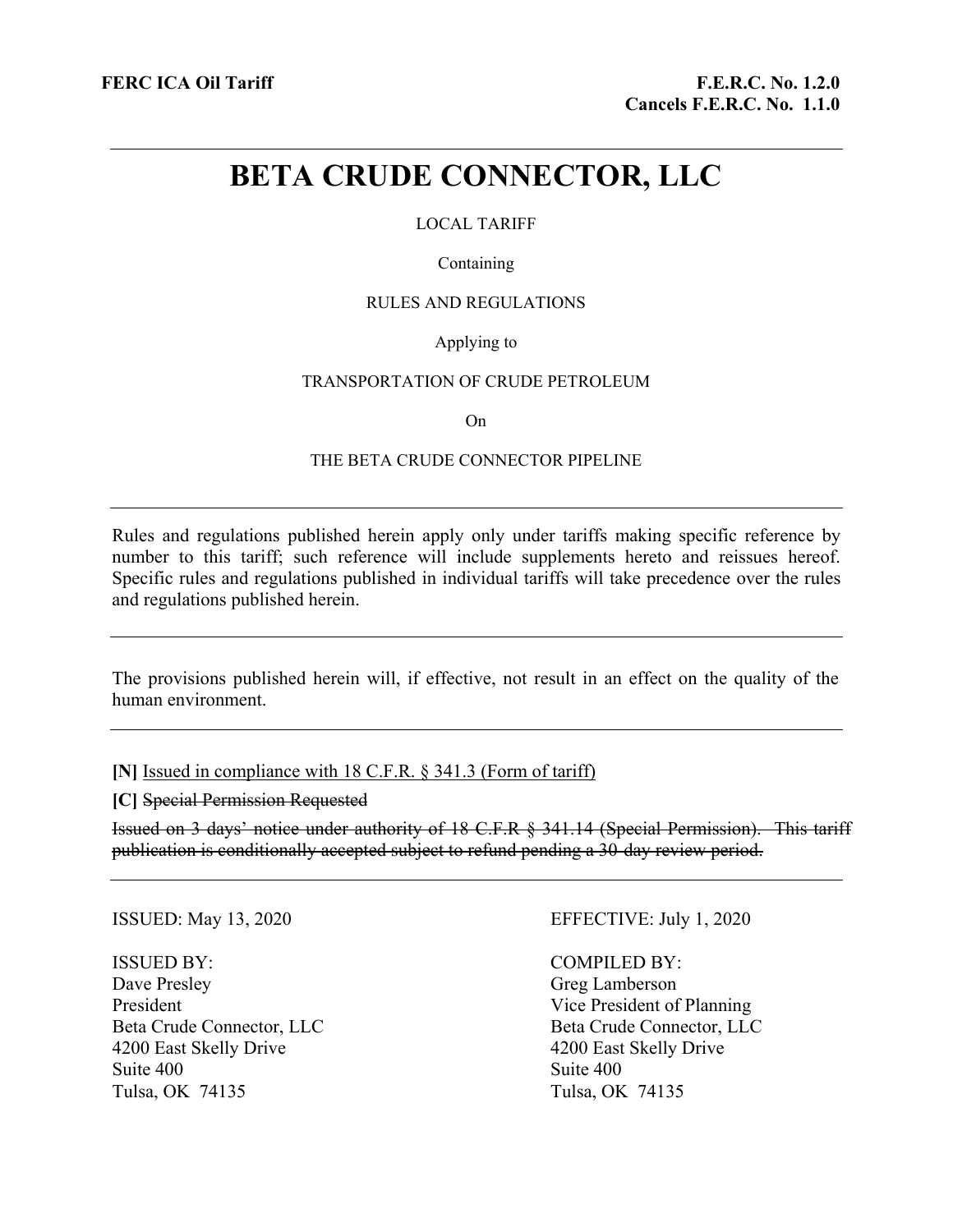# **TABLE OF CONTENTS**

| 1.  |                                                       | $\mathbf{1}$    |
|-----|-------------------------------------------------------|-----------------|
| 2.  |                                                       | 3               |
| 3.  |                                                       | $\overline{4}$  |
| 4.  |                                                       | 5               |
| 5.  |                                                       | 5               |
| 6.  | COMMON STREAM CRUDE PETROLEUM - CONNECTING CARRIERS   | 6               |
| 7.  |                                                       | 7               |
| 8.  |                                                       | 7               |
| 9.  |                                                       | 7               |
| 10. |                                                       | 7               |
| 11. |                                                       | 7               |
| 12. | NOTICE OF ARRIVAL, DELIVERY AT DESTINATION, DEMURRAGE | 8               |
| 13. |                                                       | 8               |
| 14. | APPORTIONMENT WHEN NOMINATIONS EXCEED CAPACITY        | 11              |
| 15. |                                                       | 12              |
| 16. |                                                       | 12              |
| 17. |                                                       | 12              |
| 18. |                                                       | 12              |
| 19. |                                                       | 13              |
| 20. |                                                       | 13              |
| 21. |                                                       | 15              |
| 22. |                                                       | 15              |
| 23. |                                                       | 15              |
| 24. |                                                       | 15              |
| 25. |                                                       | $\overline{15}$ |
| 26. |                                                       | $\overline{15}$ |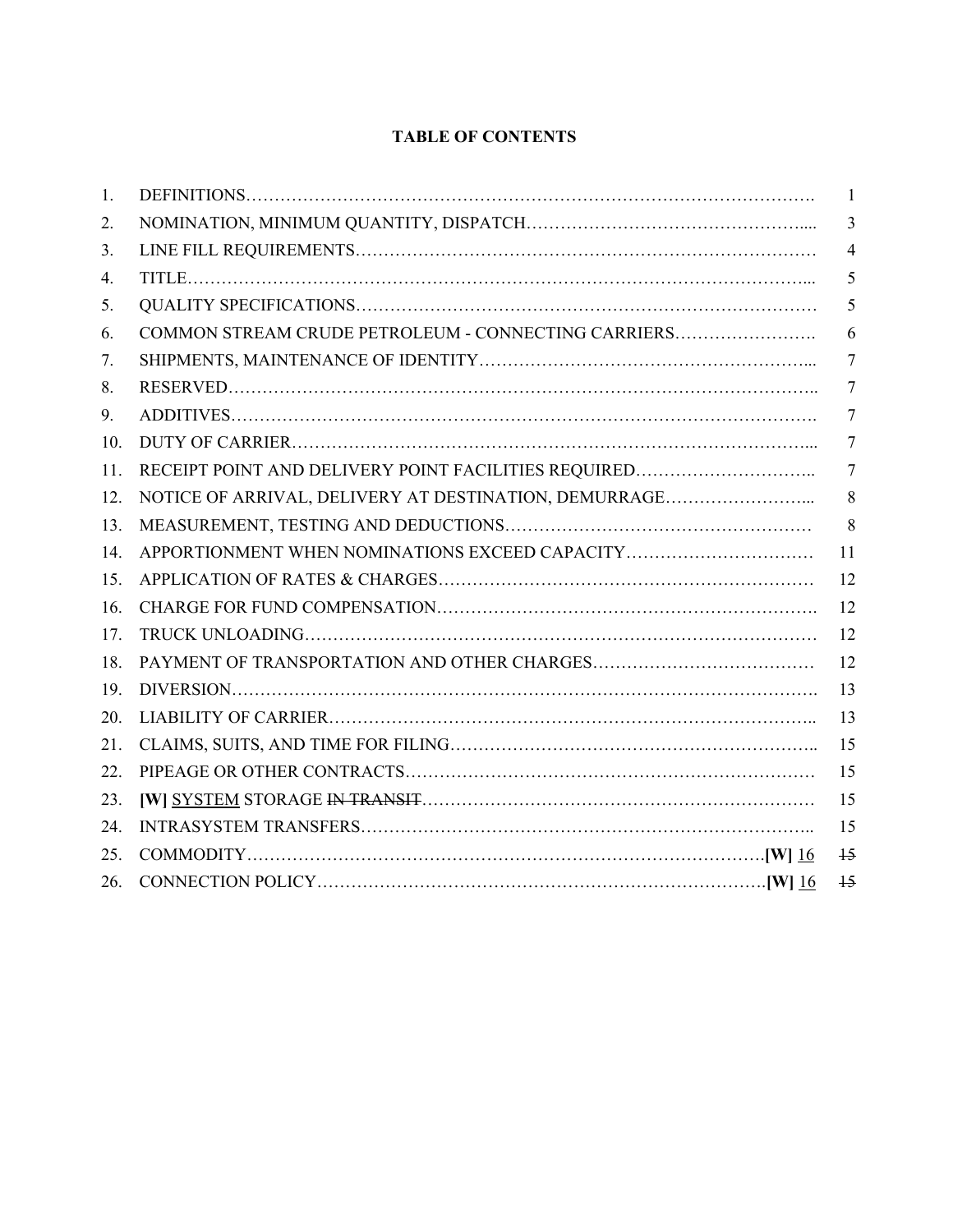# **1. DEFINITIONS**

"**Accounting Month**" as herein used means a period beginning on the first Day of the calendar month and ending immediately prior to the commencement of the first Day of the next calendar month.

"**Affiliate**" as herein used means any person that directly or indirectly controls, is controlled by, or is under common control with such person, and "control" means (for purposes of this definition only) the power to direct or cause the direction of the management and policies of such person, whether directly or indirectly, through one or more intermediaries or otherwise, and whether by virtue of the ownership of shares or other equity interests, the holding of voting rights or contractual rights, or partnership interests or otherwise. For purposes of this definition, the terms "control," "controlling," and "controlled by" mean the ability (directly or indirectly through one or more intermediaries) to direct or cause the direction of the management or affairs of a person, whether through the ownership of voting interests, by contract, or otherwise, and the term "person" means any individual, firm, corporation, partnership, limited liability company, joint venture, association, trust or unincorporated organization. For purposes of this tariff, a Shipper and Carrier shall not be considered Affiliates of one another.

"**API gravity**" or "**gravity**" as herein used means gravity determined in accordance with the ASTM Designation D-287-82 or the latest revision thereof.

"**Barrel**" as herein used means forty-two (42) United States gallons at sixty degrees (60°) Fahrenheit and (a) zero (0) gauge pressure if the vapor pressure of the Crude Petroleum is at or below atmospheric pressure, or (b) at equilibrium pressure if the vapor pressure of the Crude Petroleum is above atmospheric pressure.

"**Base Period**" has the meaning set forth in Item 14(c).

"**BS&W**" has the meaning set forth in Item 13(a).

"**Business Day**" as herein used means any calendar Day other than Saturdays and Sundays that commercial banks in Midland, Texas are open for business.

"**Carrier**" as herein used means Beta Crude Connector, LLC.

"**Carrier Group**" as herein used means Carrier, Carrier's Affiliates, any manager of Carrier and such manager's Affiliates, and the officers, directors, employees, agents and invitees of each of the foregoing.

"**Consignee**" as herein used means the party to whom a Shipper has ordered the Delivery of Crude Petroleum.

"**Consignor**" as herein used means the party from whom a Shipper has ordered the Receipt of Crude Petroleum.

"**Crude Petroleum**" as herein used means the direct liquid products of oil wells, or a mixture of the direct liquid products of oil wells with the indirect liquid products of oil and gas wells including gasoline and liquefied petroleum gases.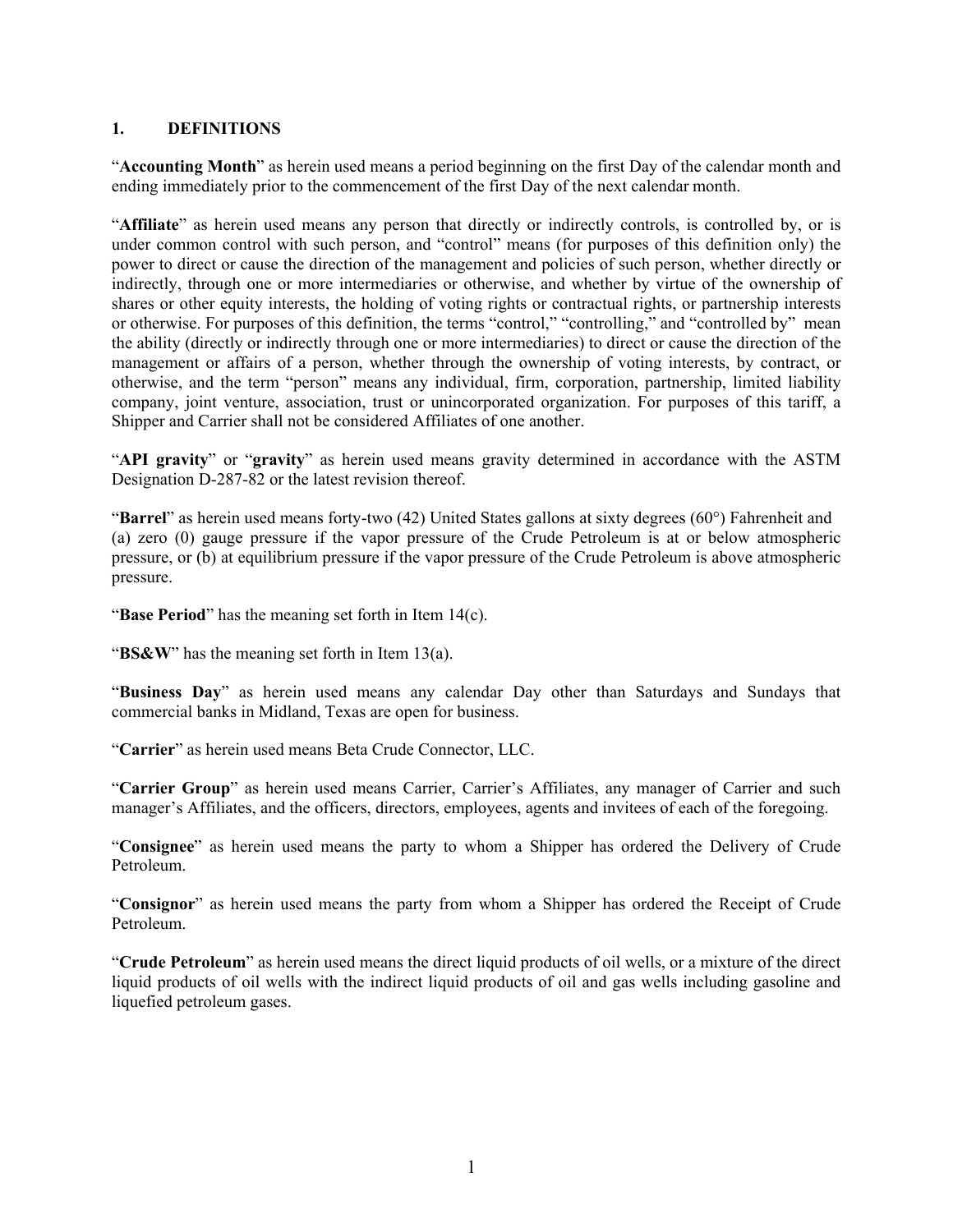"**Day**" as herein used means a period of twenty-four (24) hours, commencing at 9:00 a.m., Central Standard Time, on a calendar day and ending at 9:00 a.m., Central Standard Time, on the next succeeding calendar day.

"**Delivery**" and any derivative thereof, as herein used means delivered by Carrier to Shipper or Consignee at the Delivery Point.

"**Delivery Point**" as herein used means a location for the Delivery of Crude Petroleum provided for in the Rate Tariff.

"**FERC**" as herein used means the U.S. Federal Energy Regulatory Commission or any Governmental Authority succeeding to the powers of such commission with respect to the regulation of pipelines engaged in the interstate transportation of Crude Petroleum.

"**Governmental Authority**" as herein used means any federal, state, local, tribal, or foreign government, court of competent jurisdiction, administrative or regulatory body, agency, bureau, commission, governing body of any national securities exchange, or other governmental authority or instrumentality in any domestic or foreign jurisdiction, and any appropriate division of any of the foregoing.

"**Law**" as herein used means any federal, state, local, municipal, foreign, tribal, or other law, statute, legislation, constitution, principle of common law, resolution, ordinance, code, proclamation, treaty, convention, rule, regulation, or decree, whether legislative, municipal, administrative, or judicial in nature, enacted, adopted, passed, promulgated, made, or put into effect by or under the authority of any Governmental Authority.

"**Liable Party**" has the meaning set forth in Item 20(f).

"**Line Fill**" as herein used means the total quantity of Crude Petroleum needed to occupy the physical space with the System and reasonably required by Carrier for the efficient operation of the System.

"**New Shipper**" has the meaning set forth in Item 14(c).

"**Nomination**" or "**Nominated**" as herein used means a written notice by a Shipper to the Carrier of a stated quantity of Crude Petroleum for transportation from a specified Receipt Point(s) or to a specified Delivery Point(s) over a period of one Accounting Month in accordance with this tariff. Said Nomination shall be on forms as provided by Carrier.

"**Off-Spec Crude Petroleum**" has the meaning set forth in Item 5(b).

"**Permitted Lien**" as herein used means (a) any liens, security interests, or other encumbrances benefitting one or more lenders to Shipper as part of a financing provided by such lenders to such Shipper for which such lenders have not taken actions to foreclose on such liens; (b) normal and customary liens under financing agreements, operating agreements, unitization agreements, pooling orders, drilling contracts, and similar agreements for upstream operators and mechanic's and materialman's liens, tax liens, or mineral liens related to claims or obligations that are not delinquent or that are being contested in good faith and by appropriate proceedings.

"**PLA**" has the meaning set forth in Item 13(g).

"**Proration Factor**" has the meaning set forth in Item 14(b)(i).

"**Quality Specifications**" has the meaning set forth in Item 5(a).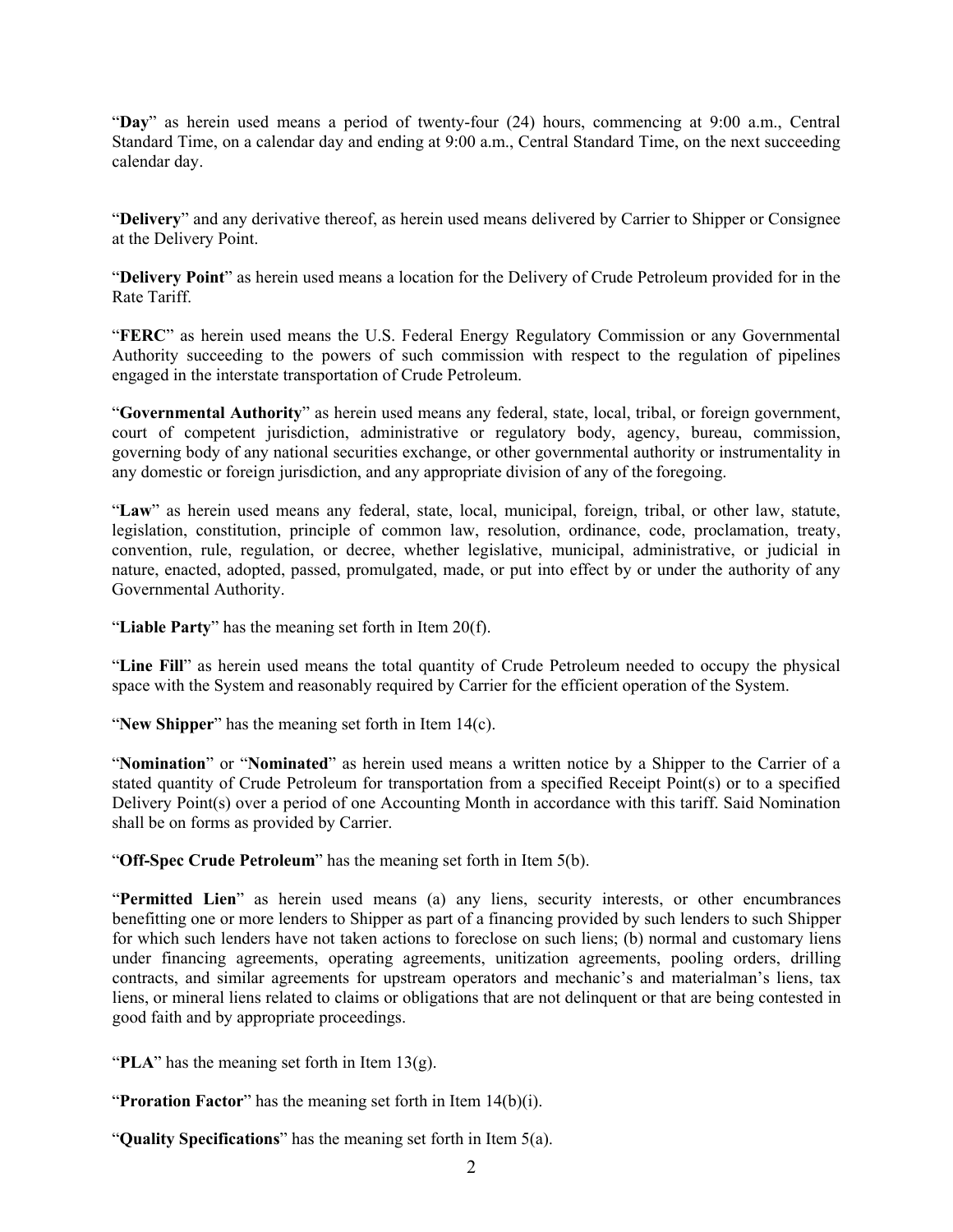"**Rate Tariff**" as herein used means Carrier's rate tariff for the System, on file and in effect with the FERC, as such rate tariff may be amended or supplemented by Carrier from time to time or at any time.

"**Receipt**," and any derivative thereof, as herein used means the receipt by Carrier at the Receipt Point of a volume of Crude Petroleum from Shipper or Consignor.

"**Regular Shipper**" has the meaning set forth in Item 14(c).

"**Receipt Point**" as herein used means a location for the Receipt of Crude Petroleum provided for in the Rate Tariff.

"**Reid Vapor Pressure**" as herein used is the absolute vapor pressure at one-hundred degrees Fahrenheit (100° F) of volatile Crude Petroleum or indirect products, herein expressed in pounds per square inch absolute (psia), as determined by test method ASTM D-323 or ASTM D6377 RVPE or the latest revision thereof.

"**Shipper**" as herein used means a party who contracts with Carrier for transportation of Crude Petroleum, as defined herein and under the terms of this Tariff.

"**Shipper Group**" as herein used means Shipper, the Shipper's Affiliates, any manager of Shipper and such manager's Affiliates and the officers, directors, employees, agents and invitees of each of the foregoing.

"**Single Delivery**" as herein used means a Delivery of Crude Petroleum in one continuous operation to one or more Consignees into a single facility, furnished by such Consignee or Consignees, to which Carrier is connected.

"**System**" as herein used means the pipelines, tanks and related facilities that Carrier owns an interest in and to which the rules and regulations stated herein apply.

 "**Transferee**" as herein used means the entity accepting volumes pursuant to an intrasystem transfer of title to Crude Petroleum.

"**Transferor**" as herein used means the entity transferring volumes pursuant to an intrasystem transfer of title to Crude Petroleum.

# **2. NOMINATION, MINIMUM QUANTITY, DISPATCH**

- a) Unless otherwise stated on a tariff making reference to this tariff, Nominations by a Shipper for the transportation of Crude Petroleum for which Carrier has facilities will be accepted into Carrier's System under this tariff in quantities of not less than ten thousand (10,000) Barrels per month in the aggregate from one or more Receipt Points; except that Carrier reserves the right to accept any quantity of Crude Petroleum from lease tanks or other facilities to which Carrier's facilities are connected if such quantity can be consolidated with other Crude Petroleum such that Carrier can make a Single Delivery of not less than ten thousand (10,000) Barrels, and Carrier will not be obligated to make any Single Delivery of less than ten thousand (10,000) Barrels, unless Carrier's operations dictate otherwise.
- b) Crude Petroleum will be transported only under a Nomination accepted by the Carrier from Receipt Points to Delivery Points when a tariff covering the movement is lawfully in effect and on file with the FERC as to interstate traffic and with the appropriate state commission covering intrastate traffic.
- c) Any Shipper desiring to tender Crude Petroleum for transportation shall make a Nomination to the Carrier electronically in writing before 12:00 noon Central Standard Time/Central Daylight-Saving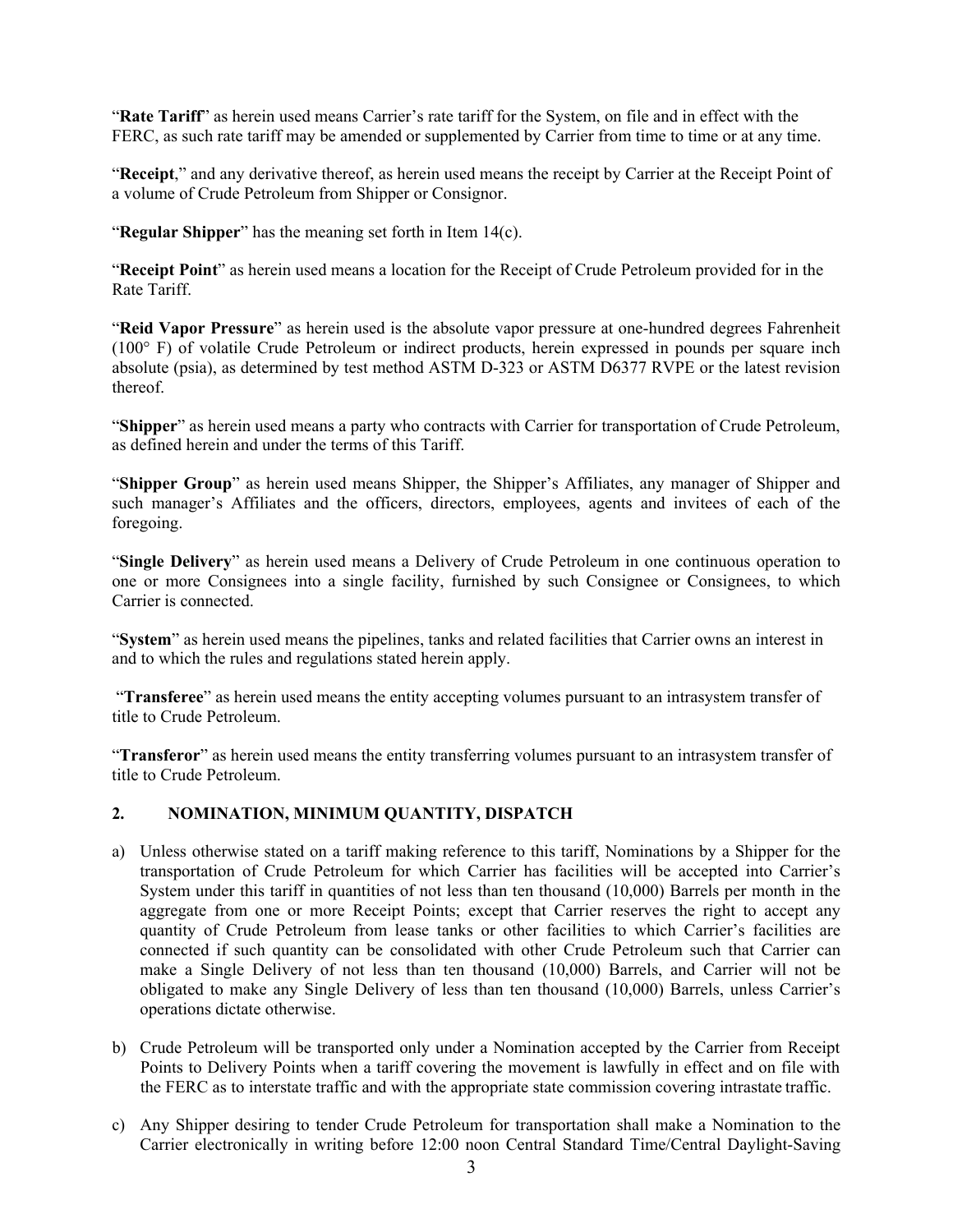Time, whichever is applicable, on the twentieth (20th) Day of the Accounting Month preceding the movement. When the twentieth (20th) Day of the Accounting Month falls on a Day that is not a Business Day or is not a legal holiday in which financial institutions are closed in Midland, Texas, Nominations will be required prior to 12:00 noon Central Standard Time/Central Daylight-Saving Time, whichever is applicable, on the immediately preceding Business Day. When the twentieth (20th) Day of the Accounting Month falls on a Day that is a legal holiday in which financial institutions are closed in Midland, Texas, Nominations will be required prior to 12:00 noon Central Standard Time/Central Daylight-Saving Time, whichever is applicable, two (2) Business Days prior to the holiday. Unless such notification is made, the Carrier will be under no obligation to accept Crude Petroleum for transportation.

- d) When Nominations submitted by Shippers to Carrier on or before the twentieth (20th) Day of the Accounting Month preceding the Accounting Month do not exceed the capacity of the System or any line segment thereof, additional Nominations may be accepted by the Carrier to fill capacity. These additional Nominations will be accepted only if they do not impair the movement of Crude Petroleum Nominated before the twentieth (20th) Day of the preceding Accounting Month.
- e) For each Accounting Month, Carrier will establish a sequence for pumping Crude Petroleum through its trunk lines and will schedule the approximate time when Crude Petroleum offered for shipment will be Received by Carrier at Receipt Points and Delivered by Carrier at Delivery Points. Carrier will inform each Shipper of the time within each Accounting Month when Crude Petroleum will be Received from such Shipper at Receipt Points and Carrier will inform each Consignee of the time within each Accounting Month when Crude Petroleum will be Delivered to such Consignee at Delivery Points.

# **3. LINE FILL REQUIREMENTS**

Except as otherwise determined by Carrier, prior to Delivering Barrels out of Carrier's System, each Shipper will be required to supply a pro rata share of the Line Fill required to meet Carrier's System's operational requirements. Crude Petroleum provided by Shippers for this purpose shall be reflected in a Shipper-specific inventory account and may be withdrawn only after: (a) shipments by such Shipper have ceased and the Shipper has notified Carrier in writing of its intention to discontinue shipments in Carrier's System, and (b) Shipper balances have been reconciled between Shipper and Carrier. Carrier may require advance payment of transportation charges on the volumes to be cleared from Carrier's System, and any unpaid accounts receivable, before final Delivery will be made. Carrier shall have a reasonable period of time from the receipt of said notice, not to exceed six (6) Accounting Months, to complete administrative and operational requirements incidental to Shipper withdrawal. Title to such Line Fill provided by Shipper shall remain with Shipper, and upon the expiration or termination of this tariff, such Line Fill provided by Shipper shall be returned to Shipper at the Delivery Point designated by Shipper. For the avoidance of doubt, no transportation rates or fees shall be charged for such volumes of Crude Petroleum provided by Shipper to Carrier while the same are used as Line Fill; provided, however, at the termination or expiration of this tariff, applicable transportation rates and fees shall be charged for all Line Fill in accordance with the Rate Tariff, upon Delivery of the same, at the designated Delivery Point.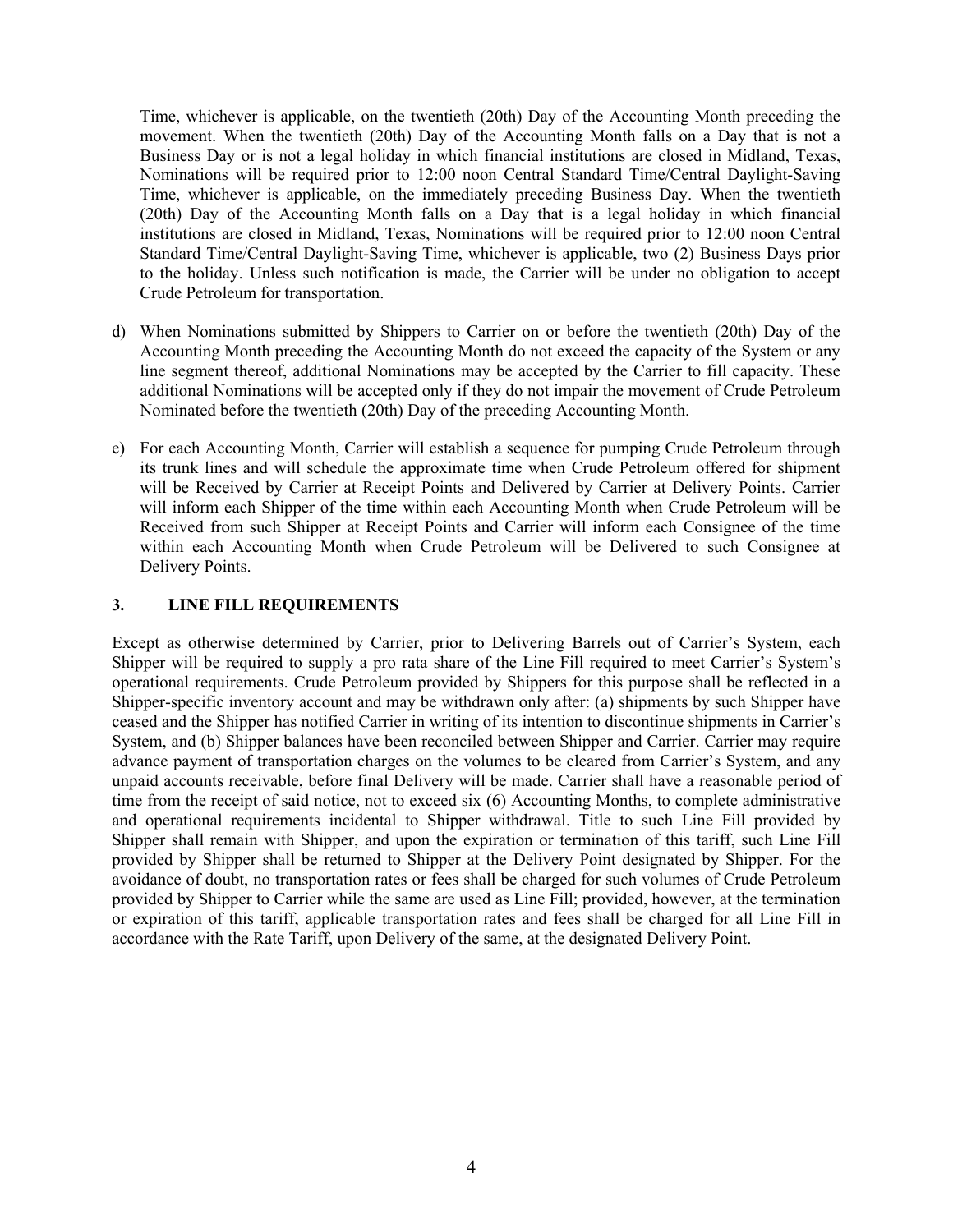# **4. TITLE**

- a) By Nominating Crude Petroleum, the Shipper warrants and guarantees that (i) the Shipper has good title or the good right to deliver and receive such Crude Petroleum and (ii) such Crude Petroleum is free and clear of all liens, encumbrances and adverse claims except for Permitted Liens. Carrier shall have the right to reject any Crude Petroleum, when Nominated for transportation, if Carrier has a good faith reasonable basis to believe that such Crude Petroleum is the subject of any litigation, or the title of which may be in dispute, or which may be encumbered by a lien or charge of any kind other than a Permitted Lien, and it may require of the Shipper satisfactory evidence of its perfected and unencumbered title (subject to Permitted Liens) or a satisfactory indemnity bond to protect Carrier. Shipper agrees to hold Carrier harmless for any and all loss, cost, liability, damage and/or expense resulting from failure of title or bailment right thereto.
- b) Carrier warrants and guarantees that the Crude Petroleum delivered at a Delivery Point shall be free and clear of all liens, encumbrances, and claims arising by, through, or under Carrier, and Carrier agrees to indemnify, defend, and hold a Shipper harmless from and against and all losses, liabilities, and claims on account of any such liens, encumbrances, and claims arising by, through, or under Carrier.

# **5. QUALITY SPECIFICATIONS**

- a) Subject to the other provisions of this tariff, Crude Petroleum delivered to Carrier at the Receipt Points will be merchantable and properly settled, shall have a temperature not in excess of one hundred and twenty degrees Fahrenheit (120° F), its gravity, viscosity, pour point, and other characteristics are such that it will be readily susceptible to transportation through the Carrier's existing facilities, will not materially affect the quality of other shipments or cause disadvantage to other Shippers and/or the Carrier, and shall meet the following quality specifications ("**Quality Specifications**"): (i) does not contain more than one percent (1%) of BS&W, and other impurities; (ii) does not have a Reid Vapor Pressure in excess of nine (9) pounds per square inch absolute; (iii) does not have an API gravity below thirty-seven (37.0°) or in excess of forty-four degrees (44°); and (iv) does not have a sulphur content by weight equal to or greater than four tenths of one percent (0.4%). If Crude Petroleum is accepted from tanks, settled bottoms in such tanks must not be above a point four inches (4") below the bottom of the pipeline connection with the tank from which it enters Carrier's facilities.
- b) Carrier reserves the right, in its sole discretion, to reject Crude Petroleum where the Shipper or Consignee has failed to meet the foregoing specifications, including the Quality Specifications, set forth in Item 5(a) and/or failed to comply with applicable Laws regulating shipment of Crude Petroleum ("**Off-Spec Crude Petroleum**"). In the event a Shipper delivers Off-Spec Crude Petroleum to the System: (i) Carrier may accept such Shipper's delivery if Carrier determines, in its sole discretion, that the quality of the Off-Spec Crude Petroleum, when commingled as a common stream, will nonetheless meet the Quality Specifications; provided, however, that Carrier shall not knowingly accept Shipper's delivery of Off-Spec Crude Petroleum (A) if Carrier determines that the quality of Off-Spec Crude Petroleum, when commingled as a common stream, would not meet the Quality Specifications or (B) if the common stream is not meeting the Quality Specifications; and (ii) if Carrier does not accept such Off-Spec Crude Petroleum as provided in clause (i) of this Item 5(b), Carrier may exclude such Shipper from further entry into Carrier's System until such time as Shipper returns the quality of its Crude Petroleum to a level satisfactory to Carrier in accordance with this tariff. During any period when Carrier is knowingly accepting Off-Spec Crude Petroleum, Carrier shall (x) regularly monitor the API gravity of the Off-Spec Crude Petroleum at all Receipt Points from which Off-Spec Crude Petroleum is knowingly accepted by Carrier and (y) manage the cumulative volume of Off-Spec Crude Petroleum so accepted to reduce the likelihood of the common stream failing to meet the Quality Specifications. If Carrier accepts delivery of a Shipper's Off-Spec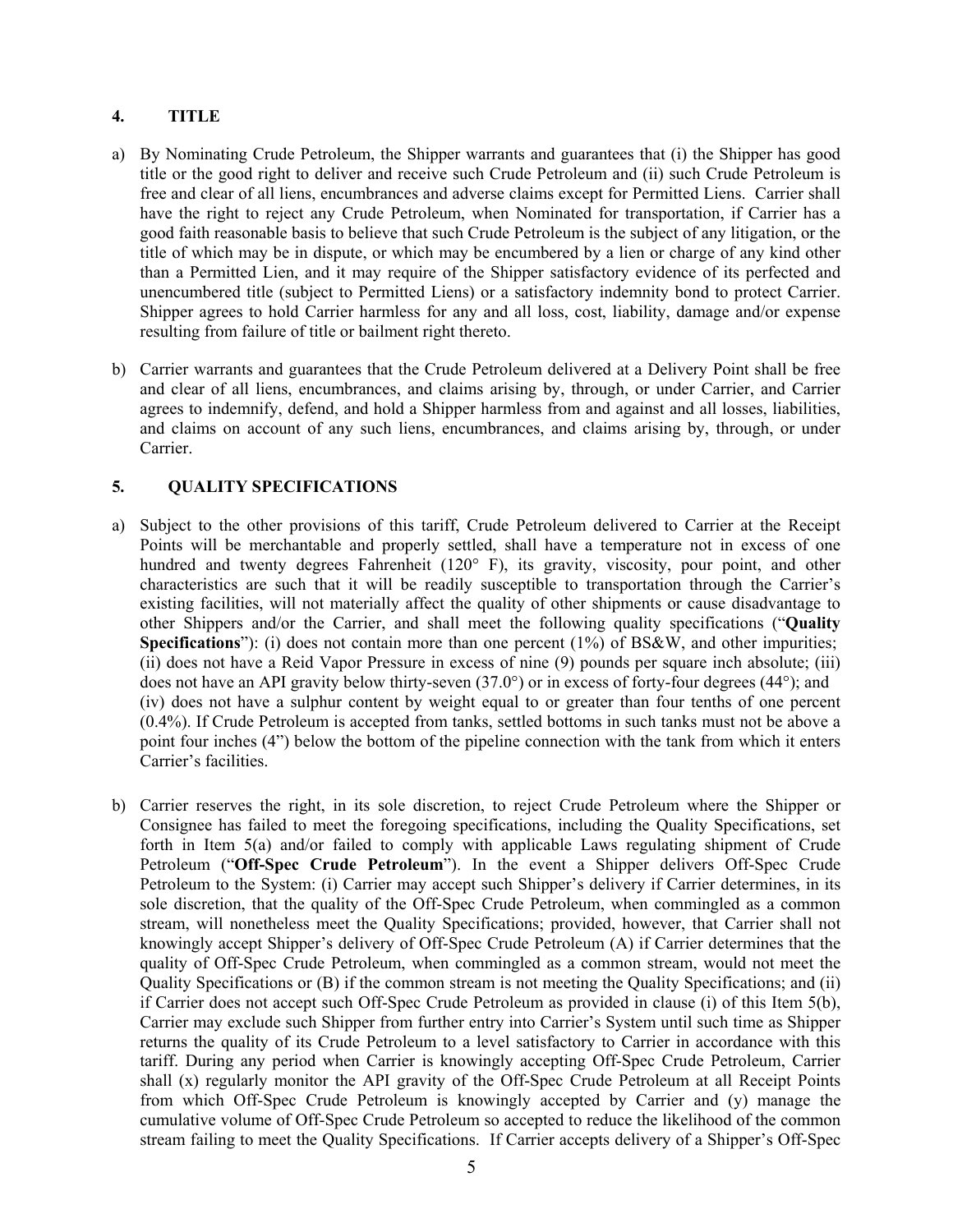Crude Petroleum after Carrier has knowledge that such Crude Petroleum is Off-Spec Crude Petroleum, then, unless Shipper agrees in writing to assume all liability attributable thereto and agrees to hold Carrier harmless from and against any loss, cost or disadvantage to other Shippers, to Carrier, or to other pipelines Carrier, then Carrier shall have been deemed to have (1) assumed liability for any and all losses and liabilities relating to its acceptance of such Off-Spec Crude Petroleum and agreed to hold Shipper harmless from and against any loss, cost or disadvantage to other Shippers, to Carrier, or to other pipelines, (2) released Shipper from any losses or liability relating to such Off-Spec Crude Petroleum, and (3) waived any and all claims related to Shipper's delivery of such Off-Spec Crude Petroleum, in each case, only to the extent of any such losses or liabilities attributable to deliveries of Off-Spec Crude Petroleum accepted after Carrier has knowledge that such Crude Petroleum is Off-Spec Crude Petroleum. For purposes of this Item 5(b), Carrier shall be deemed to have knowledge of Shipper delivering Off-Spec Crude Petroleum upon Carrier's field supervisory personnel in charge of day-to-day operations of the System having actual knowledge, after receiving the results of any tests or analyses necessary to confirm the quality of the Crude Petroleum, of Shipper's delivery of such Off-Spec Crude Petroleum.

- c) The Quality Specifications may be revised by Carrier from time to time to reflect quality limits on a downstream connecting carrier that are more stringent than set forth in Item 5(a).
- d) If, upon investigation, Carrier determines that a Shipper has delivered to Carrier's facilities Crude Petroleum that has been contaminated by the existence of and/or excess amounts of impure substances, including but not limited to, chlorinated and/or oxygenated hydrocarbons, arsenic, lead and/or other metals, such Shipper will be excluded from further entry into applicable segments of the System until such time as such Quality Specifications are met to the satisfaction of Carrier. Further, Carrier reserves the right at its sole discretion to dispose of any contaminated Crude Petroleum in its System. Disposal thereof, if necessary, may be made in any reasonable commercial manner. Any and all loss, liability and costs associated with the contamination or disposal of any Crude Petroleum, including but not limited to damage to Carrier's System or third-party facilities downstream from Carrier's System, and any resulting losses, liabilities and costs, shall be borne by the Shipper introducing the contaminated Crude Petroleum into Carrier's System.
- e) Unless stated otherwise in a written notice provided by Carrier to all subscribers to tariffs for the System affected, Carrier will not segregate Crude Petroleum of a kind and/or quality through Carrier's facilities.
- **f) EXCEPT AS OTHERWISE SET FORTH IN ITEM 5(b), ANY SHIPPER THAT DELIVERS OFF-SPEC CRUDE PETROLEUM HEREBY RELEASES AND AGREES TO INDEMNIFY, DEFEND, AND HOLD HARMLESS EACH MEMBER OF THE CARRIER GROUP FROM AND AGAINST ANY AND ALL LOSSES AND LIABILITIES (INCLUDING EXPENSES ATTRIBUTABLE TO DEFENSE OF ANY ACTION OR CLAIM AND ATTORNEYS' FEES) ARISING OUT OF OR IN ANY WAY RELATING TO SUCH SHIPPER'S DELIVERY OF OFF-SPEC CRUDE PETROLEUM TO CARRIER, INCLUDING, WITHOUT LIMITATION, ANY LOSS OF, DAMAGE TO, OR CONTAMINATION OF THE SYSTEM, DOWNSTREAM FACILITIES, OR CRUDE PETROLEUM OTHER THAN CRUDE PETROLEUM DELIVERED BY SUCH SHIPPER AND ALL COSTS ASSOCIATED WITH REMEDIATING ANY CONTAMINATED FACILITIES.**

#### **6. COMMON STREAM CRUDE PETROLEUM - CONNECTING CARRIERS**

When both Receipts from and Deliveries to a connecting pipeline of substantially the same grade of Crude Petroleum are scheduled at the same interconnection, Carrier reserves the right, with the cooperation of the operator of the connecting pipeline, to offset like volumes of such common stream Crude Petroleum in order to avoid the unnecessary use of energy which would be required to physically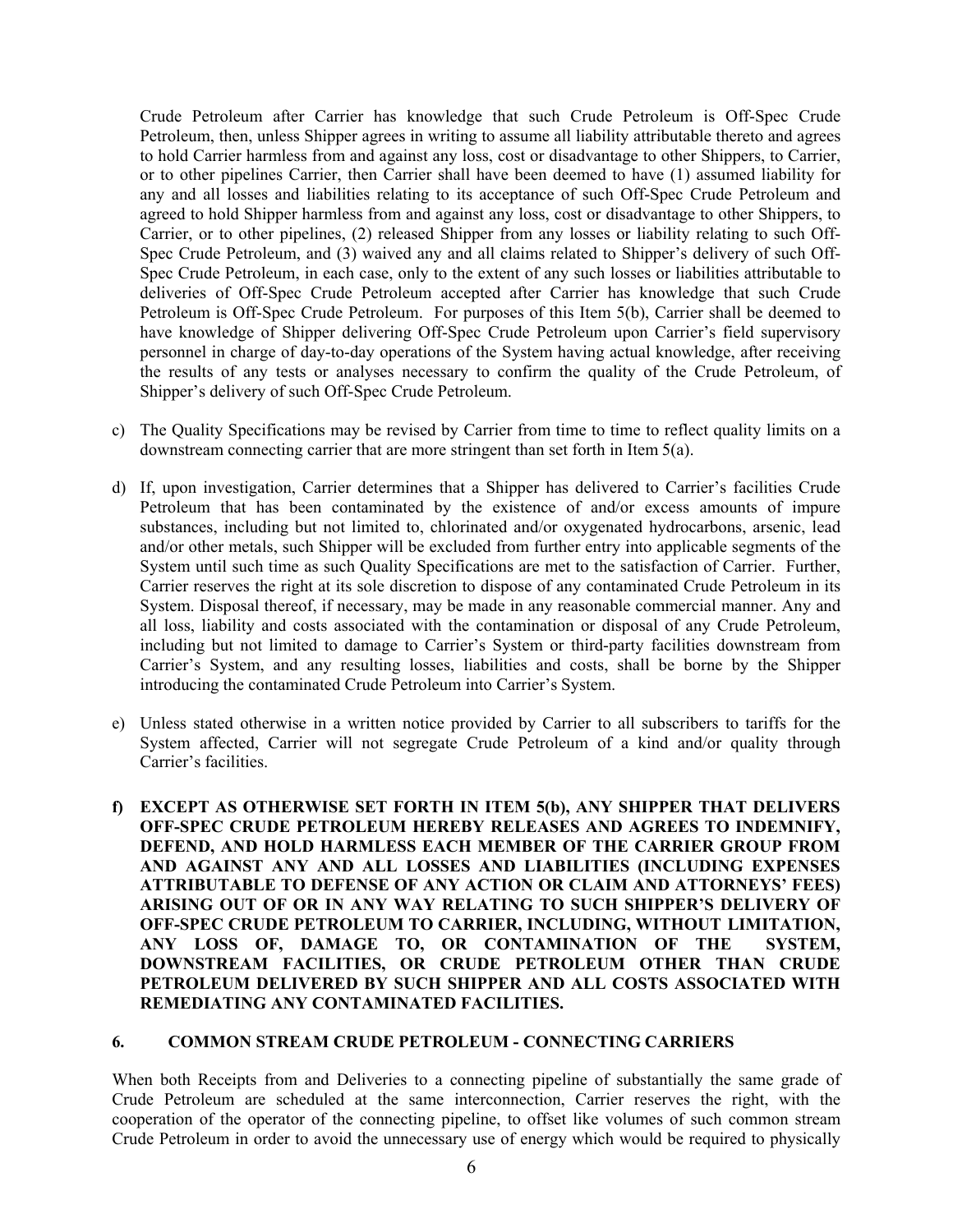pump the offsetting volumes. When this right is exercised, Carrier will make the further Deliveries for the Shipper involved from Carrier's common stream Crude Petroleum.

# **7. SHIPMENTS, MAINTENANCE OF IDENTITY**

- a) Carrier is not obligated to Deliver to Shipper the identical Crude Petroleum Nominated by Shipper; Carrier will Deliver Crude Petroleum meeting the Quality Specifications.
- b) Carrier shall have no responsibility in, or for, any revaluation, administration or settlements which may be deemed appropriate by Shippers and/or Consignees because of mixing or commingling of Crude Petroleum shipments between the Receipt and Delivery of such shipments by Carrier within the same common stream.

# **8. RESERVED**

# **9. ADDITIVES**

Carrier reserves the right to approve or reject the injection of corrosion inhibitors, viscosity or pour point depressants, drag reducing agents, or other such additives in Crude Petroleum to be transported.

# **10. DUTY OF CARRIER**

Except as may be expressly required in writing, Carrier shall not be required to transport Crude Petroleum except with reasonable diligence, considering the quality of the Crude Petroleum, the distance of transportation and other material elements and Carrier does not commit to Receive Crude Petroleum at any particular time, nor does Carrier commit to Delivering Crude Petroleum to a particular Delivery Point, at a particular time. Except as may be expressly required in writing, Carrier will not be responsible for any loss of revenue or demurrage charges related to delays in Receiving or Delivering Crude Petroleum.

# **11. RECEIPT POINT AND DELIVERY POINT FACILITIES REQUIRED**

- a) The Carrier will accept Crude Petroleum for transportation only when the Shipper or Consignee has provided the necessary facilities for delivering Crude Petroleum into the System in accordance with the terms of this tariff at the Receipt Point and has made the necessary arrangements for shipment beyond or has provided the necessary facilities for receiving said Crude Petroleum as it arrives at the Delivery Point at full line flow rates.
- b) Where Crude Petroleum is received at Receipt Points where custody transfer is determined by handgauged tank levels, Shipper will be subject to a surcharge of **[U]** \$100 per gauging (billed monthly) in addition to all other applicable tariff fees.
- c) The design, construction, and calibration of required automatic measuring and sampling facilities must be approved by the Carrier. Except as set forth in writing, Carrier may require Shipper (or Consignor) to be responsible for and bear the cost of such facilities, furnish whatever pumping service is necessary to ensure the Crude Petroleum being delivered to the automatic measuring and sampling facilities is at a pressure in excess of the bubble point of the liquid delivery into Carrier, and transfer ownership or custody of such equipment to Carrier.
- d) Except as expressly set forth in writing, the Crude Petroleum to be delivered to Carrier hereunder shall be delivered by Shipper at the Receipt Points utilizing only the hydrostatic head of the Crude Petroleum in the lease tank batteries for tank gauged Receipt Points or an inlet pump at lease automated custody transfer unit measurement Receipt Points both at a pressure sufficient to enable such Crude Petroleum to enter Carrier's pump at or near the applicable Receipt Point at the suction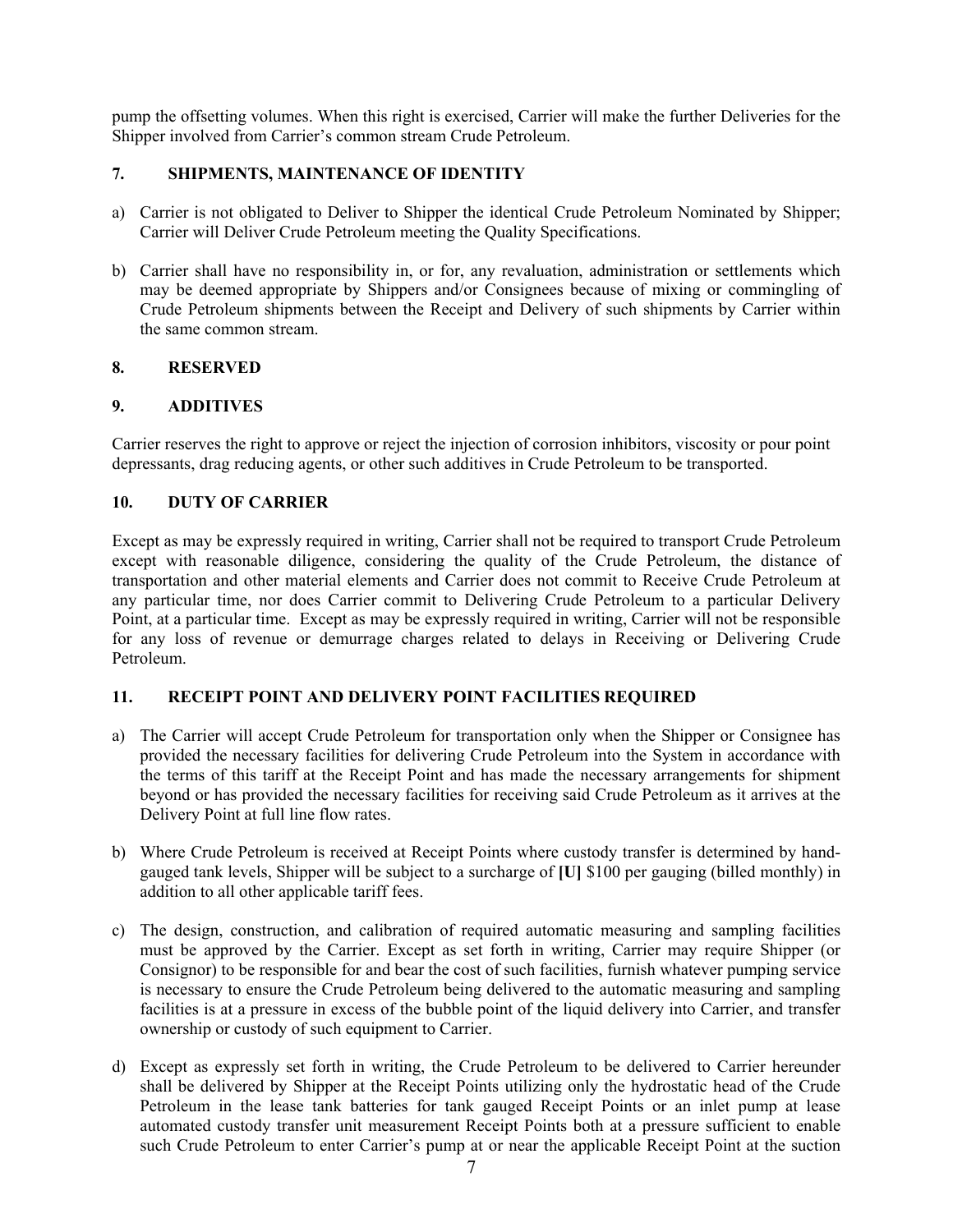rate for such pump; provided, however, the pressure required under this Item 11(d) shall in no event exceed twenty five (25) psig.

# **12. NOTICE OF ARRIVAL, DELIVERY AT DESTINATION, DEMURRAGE**

- a) The obligation of the Carrier is to Deliver the quantity of Crude Petroleum to be transported, less PLA and any other permitted deductions or adjustments set forth in this tariff (i.e., adjustments for gravity, BS&W or temperature), at the specified Delivery Point. Such Delivery may be made upon twenty-four (24) hour notice to the Shipper or Consignee who shall accept and receive said Crude Petroleum from the Carrier with all possible dispatch into tanks or receptacles arranged for or provided by the Shipper or Consignee.
- b) Commencing after the first nine o'clock a.m. Central Standard Time/Central Daylight Time, whichever is applicable, after expiration of said 24-hour notice, Carrier shall assess a demurrage charge on any part of said Crude Petroleum shipment offered for Delivery and not taken by Shipper or Consignee; the demurrage charge will be **[U]** ten cents (\$0.10) per Barrel per Day for each Day of 24 hours or fractional part thereof. After expiration of said 24-hour notice, Carrier's liability for loss, damage or delay with respect to Crude Petroleum offered for Delivery but not taken by Shipper or Consignee shall be that of a warehouseman only.
- c) If the Shipper, or Consignee, is unable or refuses to receive said Crude Petroleum as it arrives at the specified Delivery Point, the Carrier reserves the right to make whatever arrangements for disposition of the Crude Petroleum it deems appropriate in order to clear its System, including, but not limited to, the sale of such Crude Petroleum pursuant to Item 18.

# **13. MEASUREMENT, TESTING AND DEDUCTIONS**

a) Crude Petroleum shipped hereunder shall be measured and tested by representatives of the Carrier or by automatic equipment installed or approved by the Carrier. Quantities shall be determined by dynamic or static measurement methods in accordance with appropriate American Petroleum Institute ("API") standards, latest revision, and adjusted to base (reference or standard) conditions. At Carrier's option, measurements and tests may be made on composite samples. Crude Petroleum Received from Shipper and Crude Petroleum Delivered to Consignee shall, in each instance, be evidenced by Carrier's statements and run tickets showing volume, temperature, basic sediment and water ("**BS&W**"), and any other data with respect to such Crude Petroleum as may be specified from time to time by Carrier. If lease automated custody transfer facilities ("**LACT Unit**") are installed at a Receipt Point, Carrier, at its sole cost and expense, shall verify the accuracy of such measurement facilities and cause the same to be adjusted or calibrated as necessary. Such measurement facilities shall, at a minimum, be proven at an interval based on the monthly volume of Crude Petroleum at a Receipt Point according to the following table:

| <b>Monthly Volume Received</b>            | <b>Proving Frequency</b> |
|-------------------------------------------|--------------------------|
| $< 5,000$ Barrels                         | Once per quarter         |
| $\geq$ 5,000 Barrels and < 50,000 Barrels | Once per month           |
| $\geq$ 50,000 Barrels                     | Semi-monthly             |

Carrier is not required to cause proving or calibration of such measurement equipment more frequently than as set forth in the above table, unless an additional test is requested pursuant to the terms of this tariff; provided, a Shipper may, at any time and in its sole discretion, request that Carrier conduct additional proving or calibration tests and such Shipper shall bear the costs of such requested additional tests, except that Carrier shall bear the costs of such additional tests requested by such Shipper where the inaccuracy is found to be more than one quarter of one percent  $(0.25\%)$ . If any of the measuring or testing equipment installed is found to be out of service or registering inaccurately in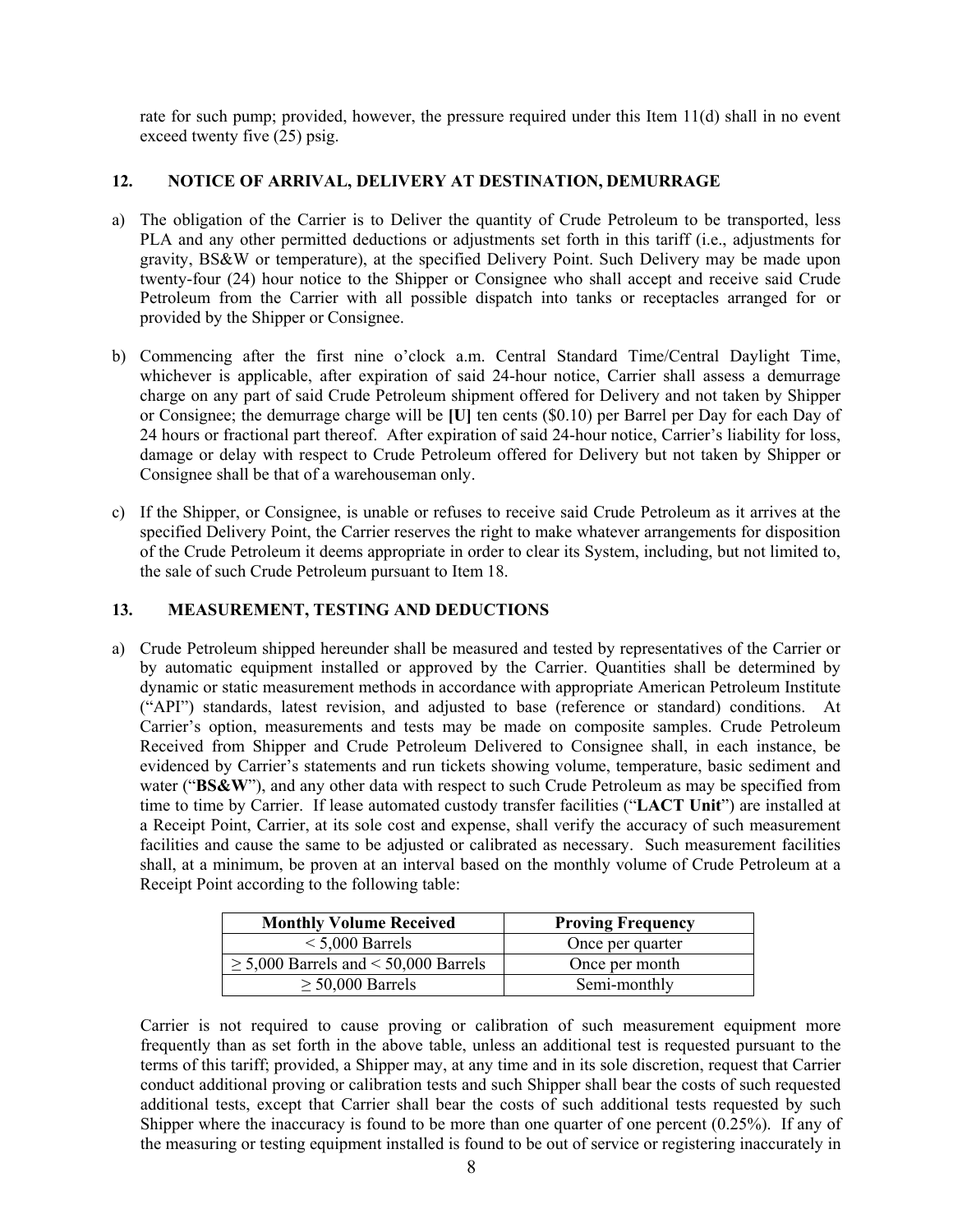any percentage, then Carrier shall adjust it immediately to read accurately, within the limits prescribed by the manufacturer. If any of the measuring or testing equipment installed is out of service or inaccurate by an amount exceeding one quarter of one percent (0.25%) at a reading corresponding to the average rate of flow for the period since the last preceding test, then the Carrier and such Shipper shall disregard the previous readings of such equipment for any period definitely known or agreed upon, or for a period of one-half of the time elapsed since the last test of the measuring equipment affected, not to exceed forty-five (45) Days. Carrier shall estimate the volume measured during such period by (i) using the data recorded by any check measuring equipment if installed and registering accurately, or if not installed or registering accurately, (ii) correcting the error if the percentage of error is ascertainable by calibration, test, or mathematical calculation, or if neither such method is feasible, (iii) estimating the quantity, volume, or quality measured, based upon deliveries under similar conditions during a period when the equipment was registering accurately. Carrier shall not be required to make corrections for recorded inaccuracies of one quarter of one percent (0.25%) or less over the period of time in question.

- b) If a LACT Unit is installed at a Receipt Point, Carrier shall give Shipper three (3) Days' notice of the time of, and the Shipper or Consignee shall at all times have the privilege of being present or represented during, the testing, gauging, or metering of the Crude Petroleum and meter proving. If, after notice, a Shipper fails to have a representative present for such testing, gauging, or metering of the Crude Petroleum or meter provision, Carrier shall not be required to wait for such Shipper's personnel to be on-site, and the results of the tests are, nevertheless, deemed accurate until the next tests are made, and upon request by a Shipper, Carrier shall furnish such Shipper a written copy of such test results. Carrier shall bear the costs of all tests of such measuring equipment.
- **c)** Either of Carrier, on the one hand, or Shipper or its Consignee, on the other hand, may, at its sole option and expense, install, maintain, and operate check meters at the Receipt Points of a suitable type and other equipment to check the other party's meters; provided, however, that such check meters and other equipment shall be installed so as not to interfere with the operation of any of the other party's facilities. Each of Carrier, Shipper and Shipper's Consignee, as applicable, shall exercise care in the installation, maintenance, and operation of check meters, pressure regulating equipment, and pumps so as to prevent any inaccuracy in the determination of the quantity of Crude Petroleum being measured. Whenever any Receipt Point is on the premises of either Carrier, on the one hand, or Shipper or its Consignee, on the other hand, then the other party shall have the right of free use and ingress and egress at all reasonable times for the purpose of installation, operation, repair, or removal or its own metering facilities at such Receipt Points. In the event check measurement equipment is installed, the other party shall have access to the same at all reasonable times, but the reading, calibration, and adjusting thereof shall be done only by the party installing the check measuring equipment. Shipper and Consignee shall each have the right to be present at the time of any installing, reading, cleaning, changing, repairing, inspecting, calibrating or adjusting done in connection with the equipment used in measuring Crude Petroleum delivered by Shipper or its Consignee at the Receipt Points. The original records from such measuring equipment shall remain the property of Carrier, but, upon request, Carrier shall provide to Shipper, at Shipper's cost, copies of such records. **SHIPPER WAIVES AND RELEASES AND HEREBY AGREES TO INDEMNIFY, RELEASE, DEFEND, AND HOLD HARMLESS EACH MEMBER OF THE CARRIER GROUP FROM AND AGAINST ANY AND ALL LOSSES AND LIABILITIES (INCLUDING EXPENSES ATTRIBUTABLE TO DEFENSE OF ANY ACTION OR CLAIM AND ATTORNEYS' FEES) ARISING OUT OF OR INCIDENT TO SUCH SHIPPER'S EXERCISE OF ITS RIGHTS PURSUANT TO ITEM 13(b) AND THIS ITEM 13(c) WITHOUT REGARD TO WHETHER THE ACT, OCCURRENCE, OR CIRCUMSTANCE GIVING RISE TO THE LOSSES IS THE RESULT OF THE SOLE, ACTIVE, PASSIVE, CONCURRENT, OR COMPARATIVE NEGLIGENCE, STRICT LIABILITY, BREACH OF DUTY (STATUTORY OR OTHERWISE), OR OTHER FAULT OF OR VIOLATION OF ANY LAW BY ANY**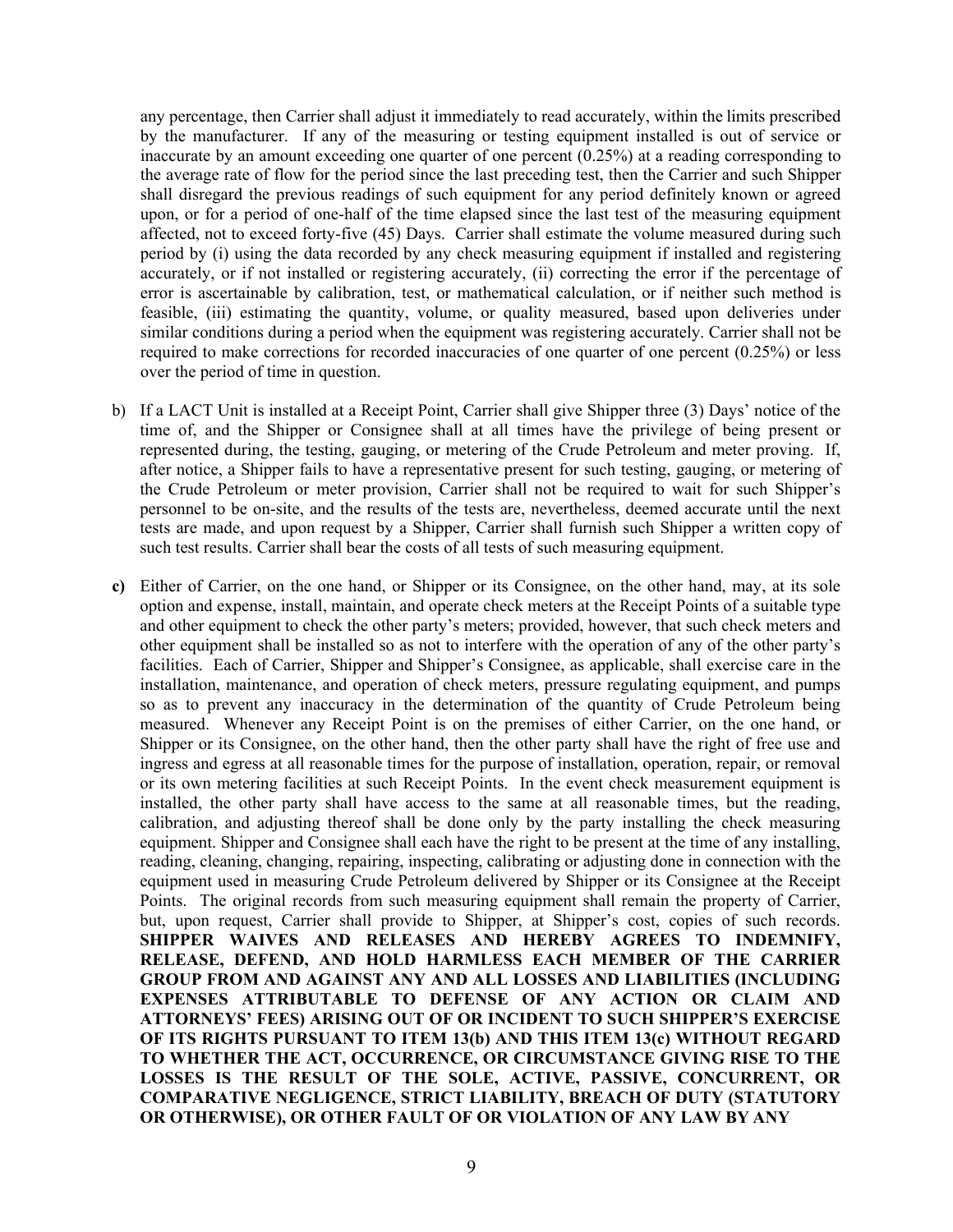# **SUCH INDEMNIFIED PERSON, PROVIDED THAT NO SUCH INDEMNIFICATION SHALL BE APPLICABLE TO THE EXTENT OF ANY GROSS NEGLIGENCE OR WILLFUL MISCONDUCT OF CARRIER.**

- d) All measurement data, tests, inspection records, invoices and billings, and other related books, records and data shall be retained by Carrier no less than twenty-four (24) months after the expiration of the applicable calendar year in which the transportation services are provided hereunder (or such longer period as required by applicable Laws). Original meter fabrication and specification records shall be kept for the service life of each meter.
- e) When, in Carrier's opinion, a lease operator or connecting carrier's tanks are unsafe or unsuitable for use in custody transfer because of improper connections, high bottom accumulations of any extraneous matter, incrustations on the inside of the tank walls, or any other conditions unacceptable to Carrier, Carrier may reject the use of such tank until the unacceptable conditions have been corrected. Alternatively, in the case of incrustation inside any tank, Carrier may determine and apply a correction factor to ascertain the correct tank capacity.
- f) Corrections will be made for temperature from observed degrees Fahrenheit to sixty degrees (60°) Fahrenheit and for pressure to 14.696 psia. Carrier will deduct the full amount of sediment, water and other impurities as the centrifugal or other test may show.
- g) A pipeline loss allowance ("**PLA**") equal to (i) the volume of Crude Petroleum delivered to the Receipt Points by a Shipper less (ii) the volume of all Crude Petroleum delivered to such Shipper or for such Shipper's account at the Delivery Points will be deducted from the quantity of Crude Petroleum received to cover shrinkage and evaporation, interface losses, measurement inaccuracies (subject to the other terms of this tariff) and other normal losses that occur during transportation of Crude Petroleum, provided that the PLA shall not exceed two tenths of one percent (0.2%) of the quantity of Crude Petroleum delivered to the Receipts by a Shipper.
- h) To the extent Carrier agrees to accept Crude Petroleum having an API gravity above forty-four degrees (44.0°), such Receipts shall – in addition to the deduction set forth in Item  $13(g)$  – be subject to an incremental deduction according to the following schedule:

| <b>API Gravity</b> | <b>Additional Deduction</b> |
|--------------------|-----------------------------|
| 45.0 through 55.0  | $0.5\%$                     |
| 55.1 through 65.0  | $1.0\%$                     |
| 65.1 through 75.0  | $1.5\%$                     |
| 75.1 and above     | $2.0\%$                     |

- i) After consideration of all of the factors set forth in this Item 13, a net balance will be determined as the quantity to be Delivered by Carrier.
- j) Carrier reserves the right to modify the foregoing measurement procedures from time to time in order to conform with the most current API measurement standards generally accepted in the industry; provided, however, such measurement procedures shall be consistently applied to all Shippers delivering Crude Petroleum.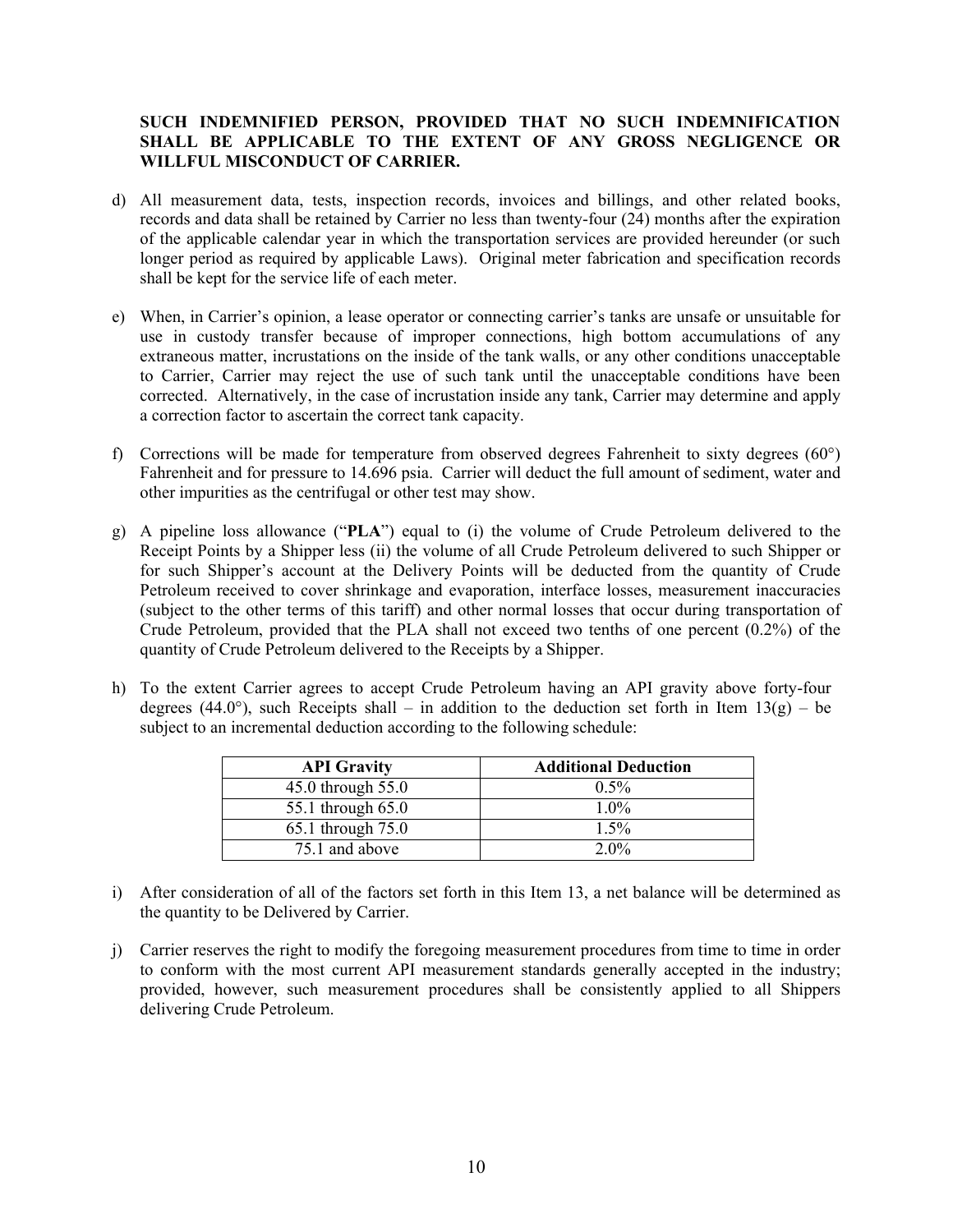#### **14. APPORTIONMENT WHEN NOMINATIONS EXCEED CAPACITY**

- a) When there shall be Nominated to Carrier, for transportation, more Crude Petroleum than can be immediately transported on a line segment, the transportation furnished by Carrier shall be apportioned among Shippers on such line segment as set forth below.
- b) Space in each segment will be allocated among Regular Shippers and any New Shippers as follows:
	- i) The capacity of the line segment being prorated shall be divided by the total of all volumes Nominated by Regular Shippers and New Shippers on the line segment. The resultant fraction will be the "**Proration Factor**".
	- ii) Each New Shipper shall be allocated space equal to its Nominated volumes on the line segment multiplied by the Proration Factor, except that in any Accounting Month for which Carrier is allocating capacity on a line segment, the capacity allocated to a Regular Shipper shall not be reduced by more than ten percent (10%) of the Regular Shipper's daily average of Base Period shipments on the line segment. If the application of the Proration Factor calculated in Item 14(b)(i) results in an allocation to New Shippers greater than ten percent (10%) of the line segment being prorated, then each New Shipper shall be allocated space equal to ten percent (10%) of segment capacity multiplied by the fraction derived by dividing its Nomination on the line segment by the total of all volumes Nominated by New Shippers on the line segment.
	- iii) The remaining capacity shall be allocated among Regular Shippers in proportion to their entitlements on the line segment (as described in Item 14(c)).
- c) The "**Base Period**" is a period of 12 Accounting Months beginning 13 Accounting Months prior to the Accounting Month of allocation and excluding the Accounting Month preceding the Accounting Month of allocation. A "**Regular Shipper**" is (i) any Shipper having a record of movements in all Accounting Months during the applicable Base Period on the applicable line segment; and/or (ii) any Shipper receiving an assignment of Regular Shipper history on the applicable line segment. If the segment being prorated has been in service less than 13 Accounting Months, a Regular Shipper is any Shipper having a record of movements on the segment in all Accounting Months during which the segment has been active. A "**New Shipper**" is a Shipper on the line segment who is not a Regular Shipper on such line segment. In no event will any portion of allocated capacity to a New Shipper be used in such a manner that it will increase the allocated capacity of another Shipper beyond the allocated capacity that Shipper is entitled to under the provisions stated in this Item 14. Carrier may require written assurances from responsible officials of Shippers regarding use of allocated capacity stating that this requirement has not been violated. In the event any New Shipper shall, by any device, scheme or arrangement whatsoever, make its allocated capacity available to another Shipper, or in the event any Shipper shall receive and use any allocated capacity from a New Shipper, then, in the Accounting Month following discovery of such violation, the allocated capacity of such New Shipper will be reduced to the extent of the excess capacity made available and the allocated capacity of such Shipper will be reduced to the extent of excess capacity used.
- d) No Nominations shall be considered beyond the amount that the nominating party has readily accessible for shipment. During a period of segment allocation, if a Shipper is unable to tender Crude Petroleum equal to ninety percent (90%) of the space allocated to it for the allocated segment, such Shipper will be liable for and will pay transportation charges on the amount of allocated throughput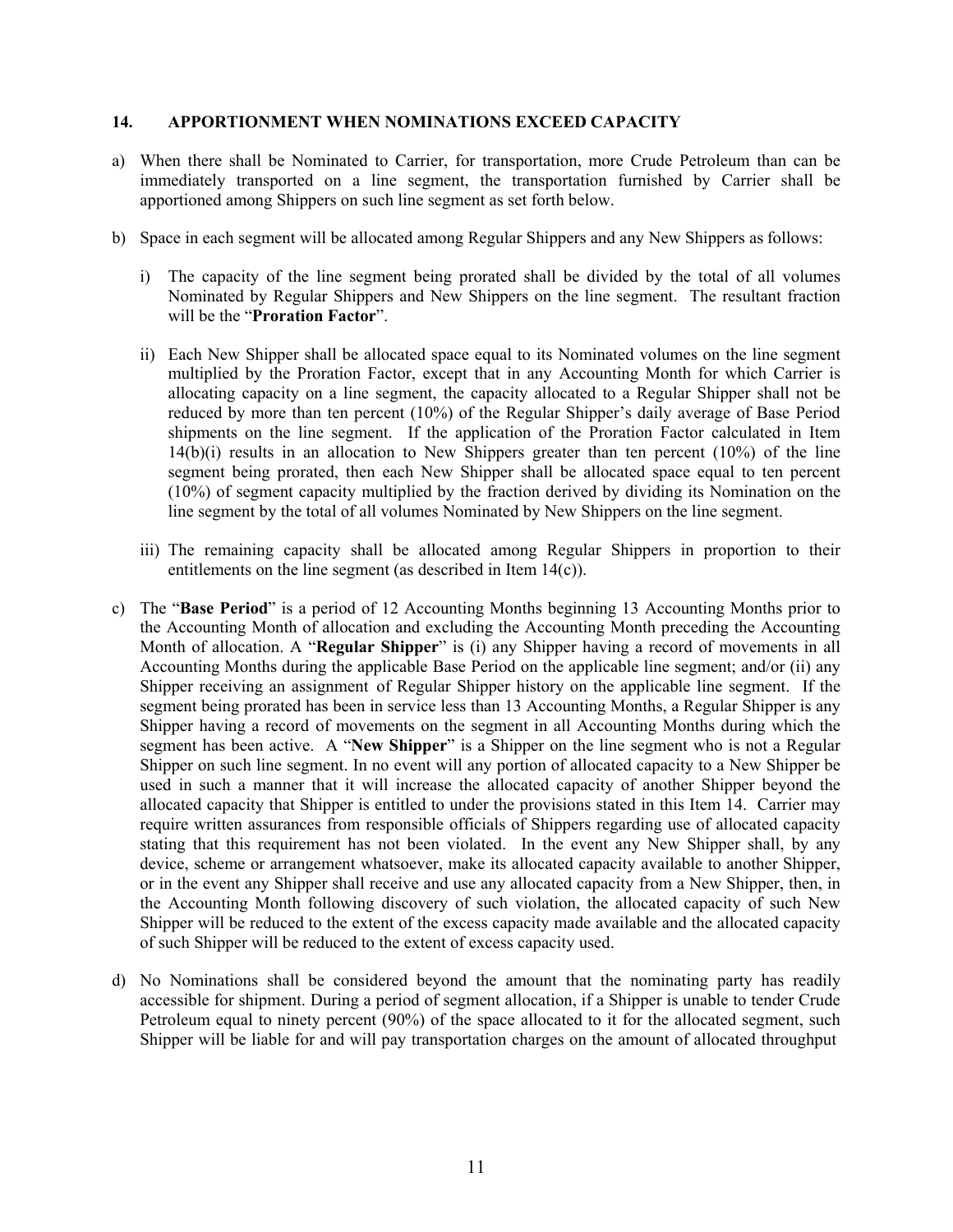not utilized, in addition to the payment due for volumes actually transported; provided, that, such charges will be waived when Receipts are reduced at the request of Carrier or where Carrier operational problems prevented full Receipt of Crude Petroleum tendered by a the Shipper. In addition, Carrier will reduce such Shipper's volumes for the succeeding Accounting Month by the amount of allocated throughput not utilized during the preceding Accounting Month if apportionment is necessary. Carrier shall provide each Shipper electronic written notice when the System, or the applicable line segment, is no longer under proration.

# **15. APPLICATION OF RATES & CHARGES**

Except as otherwise provided in this tariff, Crude Petroleum accepted for transportation shall be subject to the rates and charges in effect on the date of Receipt of such Crude Petroleum by the Carrier, irrespective of the date of Nomination. All other lawful charges will be collected on the basis of the quantities of Crude Petroleum Received by Carrier for the account of Shipper or its Consignor **[N]** , including Crude Petroleum destined for system storage under Item 23.

# **16. CHARGE FOR FUND COMPENSATION**

In addition to other permitted charges accruing on Crude Petroleum accepted for transportation through Carrier's facilities, a per Barrel charge may be assessed and collected in the amount of any tax, fee, or other charge levied against Carrier by any Governmental Authority for the purpose of creating a fund for reimbursement of parties who sustain costs or losses resulting from oil pipeline industry operations. If a per Barrel charge is assessed, the amount of such charge will be stated in an amendment to this tariff.

# **17. TRUCK UNLOADING**

Shipments unloaded from tank trucks into Carrier's facilities may be subject to a per-Barrel charge, under separate contract.

# **18. PAYMENT OF TRANSPORTATION AND OTHER CHARGES**

a) Shipper shall be responsible for payment of transportation and all other charges hereunder. Invoices shall be issued by Carrier by the tenth (10th) Day of the Accounting Month, for service provided during the immediately preceding Accounting Month. Payment of undisputed invoiced amounts shall be made by wire transfer on the later of the twenty-fifth (25th) Day of the Accounting Month in which the invoice is issued, or fifteen (15) Days after the date upon which the invoice is received. If such due date is not a Business Day, payment is due on the next Business Day following such date. Payments not received by Carrier in accordance with the terms of this tariff shall be subject to a late charge equivalent to the prime rate as quoted by a major New York bank plus two percent (2%) or the maximum rate allowed by Law, whichever is less, compounded Monthly. Carrier shall have a lien and security interest on all Crude Petroleum accepted for transportation to cover payment of all charges, including demurrage and late charges, permitted hereunder and may refuse to make Delivery of the Crude Petroleum until all undisputed charges have been paid. If said undisputed charges, or any part thereof, shall remain unpaid for thirty (30) Days after notice of readiness to deliver, the Carrier may sell the Crude Petroleum at public auction, for cash. Carrier shall have a lien and security interest on Crude Petroleum when there shall be failure to take the Crude Petroleum at the point of destination as provided in Item 12. Carrier shall have the right to sell said Crude Petroleum at public auction or in a private sale, as Carrier may, in its reasonable judgment, elect, for cash. Out of the proceeds of said sale, Carrier shall pay itself for all transportation, demurrage, and other lawful charges, attorney fees, expenses of notice, advertisement, sale and other reasonably necessary expenses, and expenses of caring for and maintaining the Crude Petroleum, and the balance shall be held for whomsoever may be lawfully entitled thereto after the auction. If the proceeds of said sale do not cover all expenses incurred by Carrier, the Shipper and/or Consignee are liable to Carrier for any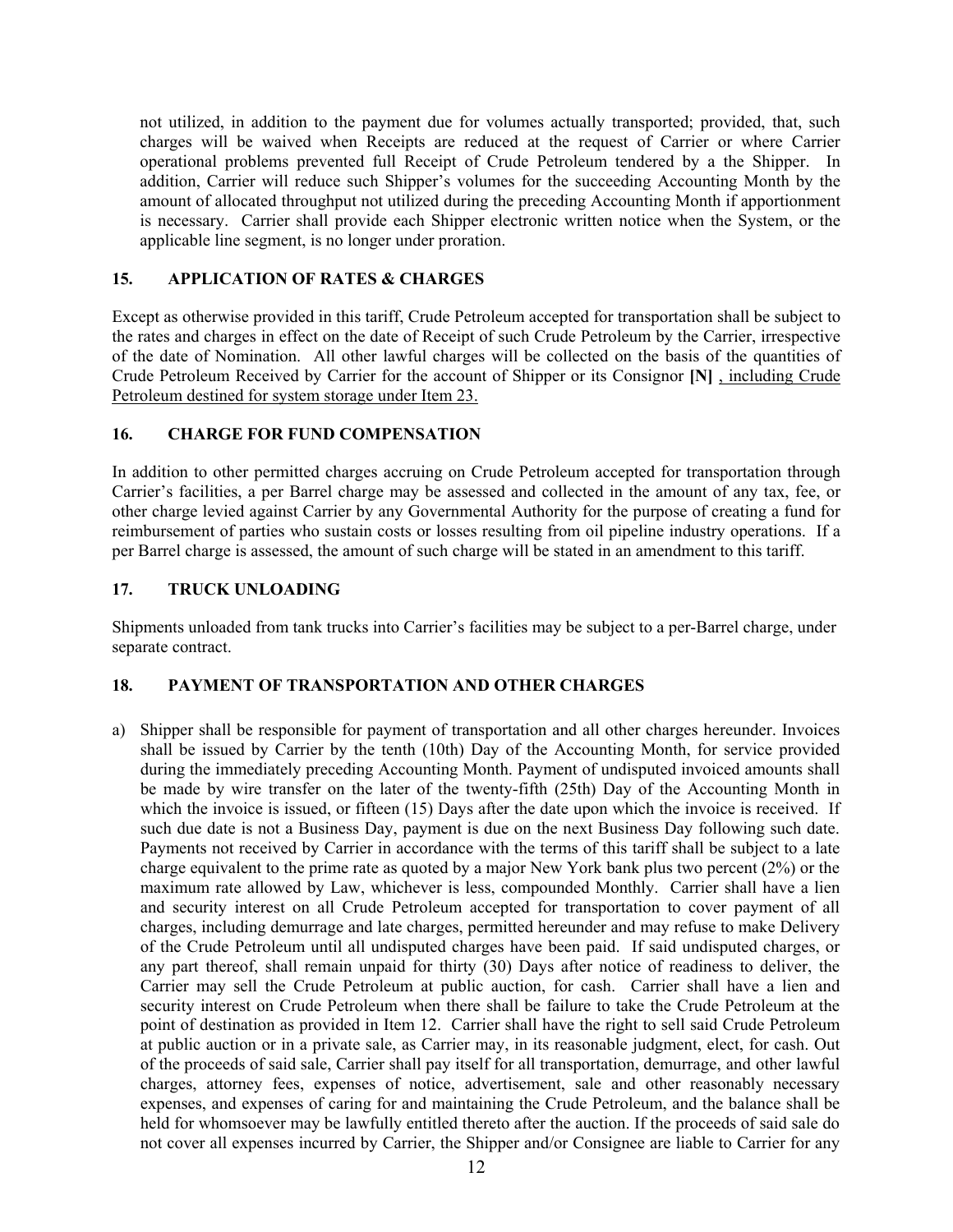deficiency. Carrier's rights under this Item 18 are not exclusive but shall be in addition to any other rights or remedies available hereunder or under applicable Law.

b) In the event Carrier determines that the financial condition of a Shipper, or the guarantor (if any) of such Shipper, is or has become impaired or unsatisfactory or Carrier determines it is necessary to obtain security from such Shipper, Carrier, upon notice to such Shipper, may require any of the following prior to Carrier's Delivery of Shipper's Crude Petroleum in Carrier's possession or prior to Carrier's acceptance of Shipper's Crude Petroleum: (a) a prepayment of all charges by wire transfer and Shipper's Crude Petroleum shall be held by Carrier without interest accruing thereon until credited to the Shipper, (b) a letter of credit at Shipper's expense in favor of Carrier in an amount sufficient to ensure payment of all charges and, in a form, and from an institution, acceptable to Carrier, or (c) a guaranty in an amount sufficient to ensure payment of all charges, and in a form, and from a third-party acceptable to Carrier, in each case, the amount of such security to be equal to Carrier's good faith estimate of the next ninety (90) Days of charges that will be chargeable to such Shipper. In the event any applicable Shipper fails to comply with any such requirement on or before the date supplied in Carrier's notice to such Shipper, Carrier shall not be obligated to provide such Shipper access to Carrier's facilities or provide services pursuant to this tariff until such requirement is fully met.

# **19. DIVERSION**

Subject to Item 2, change in destination or routing will be permitted without additional charge, on written request from the Shipper, provided an applicable tariff is in effect for any requested destination or routing, and provided that no back-haul is required.

# **20. LIABILITY OF CARRIER**

- a) Except as otherwise expressly provided in writing, the Carrier while in possession of any of the Crude Petroleum herein described shall not be liable for any loss thereof, damage thereto, or delay, caused by: fire, storm, flood, epidemics, act of God, accident, riots, civil disorder, strikes, insurrection, rebellion, war, act of the public enemy, quarantine, the authority of Law, requisition or necessity of the government of the United States in time of war, default of Shipper, earthquakes, sinkholes, or from any other cause not due to the negligence, gross negligence, willful misconduct of Carrier or violation of any Law by Carrier. In case of loss of Crude Petroleum each Shipper of the grade of Crude Petroleum so lost via the System in which the loss occurs shall share such loss in the proportion that the amount of such grade of Crude Petroleum then in the custody of Carrier for the account of such Shipper in such System bears to the total amount of such grade of Crude Petroleum then in the custody of Carrier in such System. Statements of quantities ascertained and computed from records in the usual manner by Carrier shall be accepted as prima facie correct in the distribution of losses under this Item 20.
- b) Carrier will be obligated to Deliver only that portion of a Crude Petroleum shipment remaining after deducting such loss.
- c) If Crude Petroleum is lost in transit, while in the custody of Carrier, due to causes other than those described in the first paragraph of this Item 20, Carrier may obtain and Deliver to Shipper other Crude Petroleum of the same quantity and grade as that which was lost, but Carrier shall not be obligated to do so. In the alternative, Carrier may compensate Shipper for such loss in money. If Carrier compensates Shipper for such loss in money, the price per Barrel shall be determined as of the date of the loss based on the value of the lost Crude Petroleum. Carrier's liability to Shipper, Consignor and Consignee for the failure to deliver at any Delivery Points any Crude Petroleum delivered and accepted by Carrier at any Receipt Point hereunder arising out of the negligence or other acts or omissions of Carrier shall be limited to (i) the market value of such Crude Petroleum and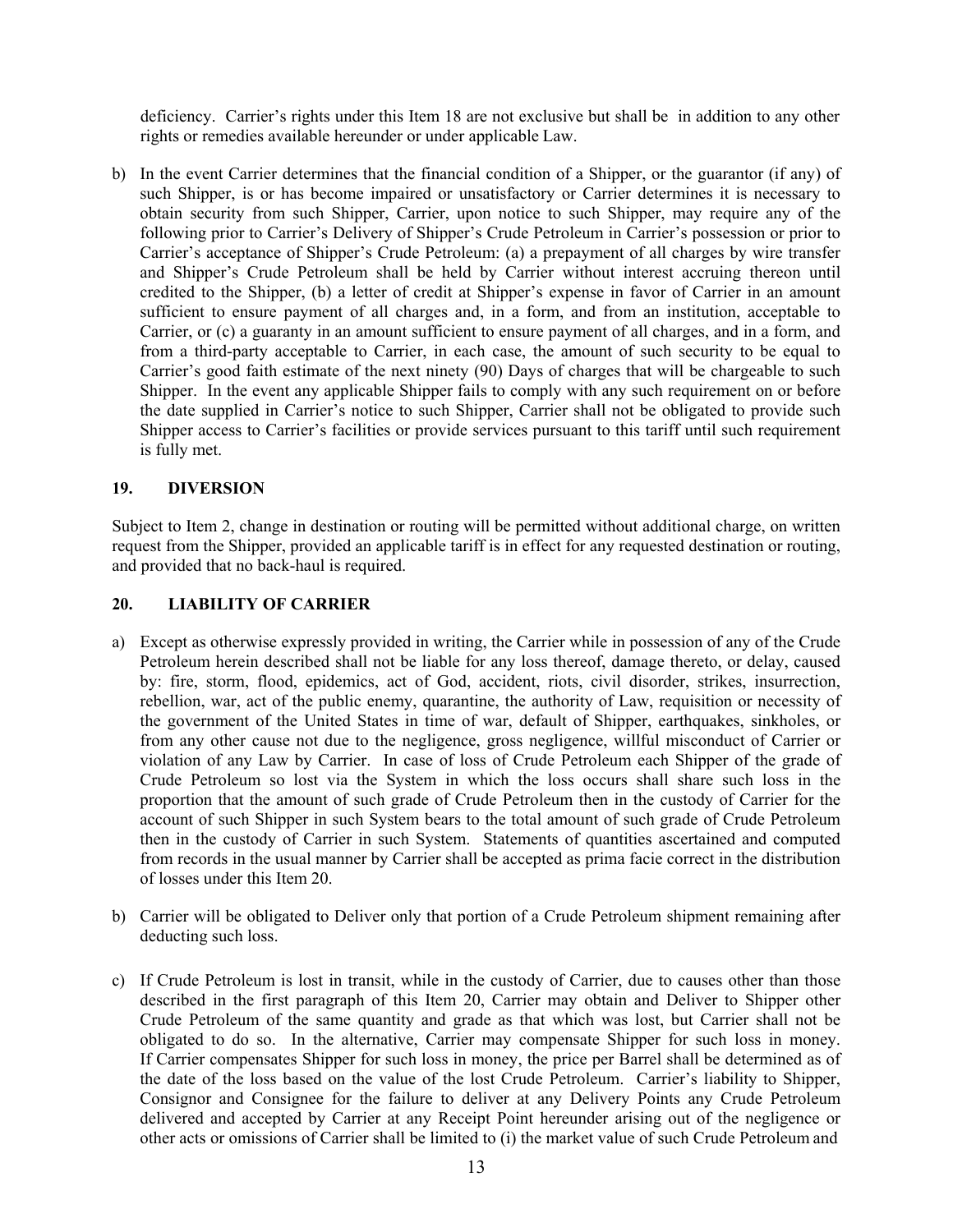(ii) any transportation fees or other amounts paid hereunder by Shipper chargeable based on such volumes of Crude Petroleum.

- d) Any volumetric difference between Receipts from Shipper and Delivery to Shipper or Consignee during a current month will be credited or debited to Shipper's inventory account and will be settled in the following month, or as soon thereafter as may be reasonably accommodated by Carrier, without any further liability to Carrier, taking into consideration all prior deductions allowed pursuant to this tariff.
- e) Each of Carrier, Shipper, Consignor and Consignee or their respective designated representative(s) shall have the right, at its/their own expense, upon reasonable notice and at reasonable times, to examine and audit and to obtain copies of the relevant portion of the books and records (including electronic measurement data or records and other similar information supporting relevant calculations) of the other party to the extent reasonably necessary to verify the accuracy of any statement, charge, payment, or computation made or compliance with any other obligation, under this tariff. This right to examine, audit, and to obtain copies shall not be available with respect to information not directly relevant to transactions under this tariff or to the extent such materials are protected by the attorney-client privilege, work product doctrine, other applicable privilege or are subject to any confidentiality or similar obligations arising pursuant to the terms of any contract or at Law. If any audit conducted pursuant to the terms hereof reveals that there was an inaccuracy or omission in an invoice submitted under this tariff, the parties shall, within ten (10) Days of a request by any such party, meet to discuss the adjustments and/or payments that would be necessary to correct such inaccuracy or omission. All invoices and billings, adjusted as contemplated herein, shall be conclusively presumed final and accurate and all associated claims for underpayments or overpayments shall be deemed waived unless such invoices or billings are objected to in writing, with adequate explanation and/or documentation, within twenty-four (24) months after the expiration of the applicable calendar year in which the transportation services are provided hereunder; provided, however, any objection associated with any billing or invoice associated with any measurement inaccuracies as to the transportation of Crude Petroleum from the System to a downstream pipeline at a Delivery Point, where such downstream pipeline has a different time limitation to object to any billing or invoice with respect to such Crude Petroleum movement than the foregoing twenty-four months, must be brought within the time limitation provided for in the tariff of such downstream pipeline. Any retroactive adjustment made in response to information furnished under an audit under this tariff shall be paid in full by the party owing payment within thirty (30) Days of notice and substantiation of such inaccuracy.
- f) NOTWITHSTANDING ANYTHING HEREIN TO THE CONTRARY, IN NO EVENT SHALL ANY MEMBER OF THE CARRIER GROUP OR OF THE SHIPPER GROUP BE LIABLE FOR ANY (i) PUNITIVE OR EXEMPLARY DAMAGES OR (ii) ANY LOST PROFITS OR CONSEQUENTIAL, SPECIAL OR INDIRECT DAMAGES, PROVIDED, HOWEVER, EACH PARTY (THE "**LIABLE PARTY**") SHALL BE LIABLE TO ANY MEMBER OF THE OTHER PARTY'S GROUP (I.E. THE CARRIER GROUP OR THE SHIPPER GROUP, AS APPLICABLE) FOR ANY OF THE FOREGOING DAMAGES PAID TO A THIRD-PARTY NOT IN THE CARRIER GROUP OR THE SHIPPER GROUP BY A MEMBER OF SUCH OTHER PARTY'S GROUP WHERE SUCH DAMAGES ARE A RESULT OF A BREACH BY THE LIABLE PARTY OF ITS OBLIGATIONS UNDER THIS TARIFF.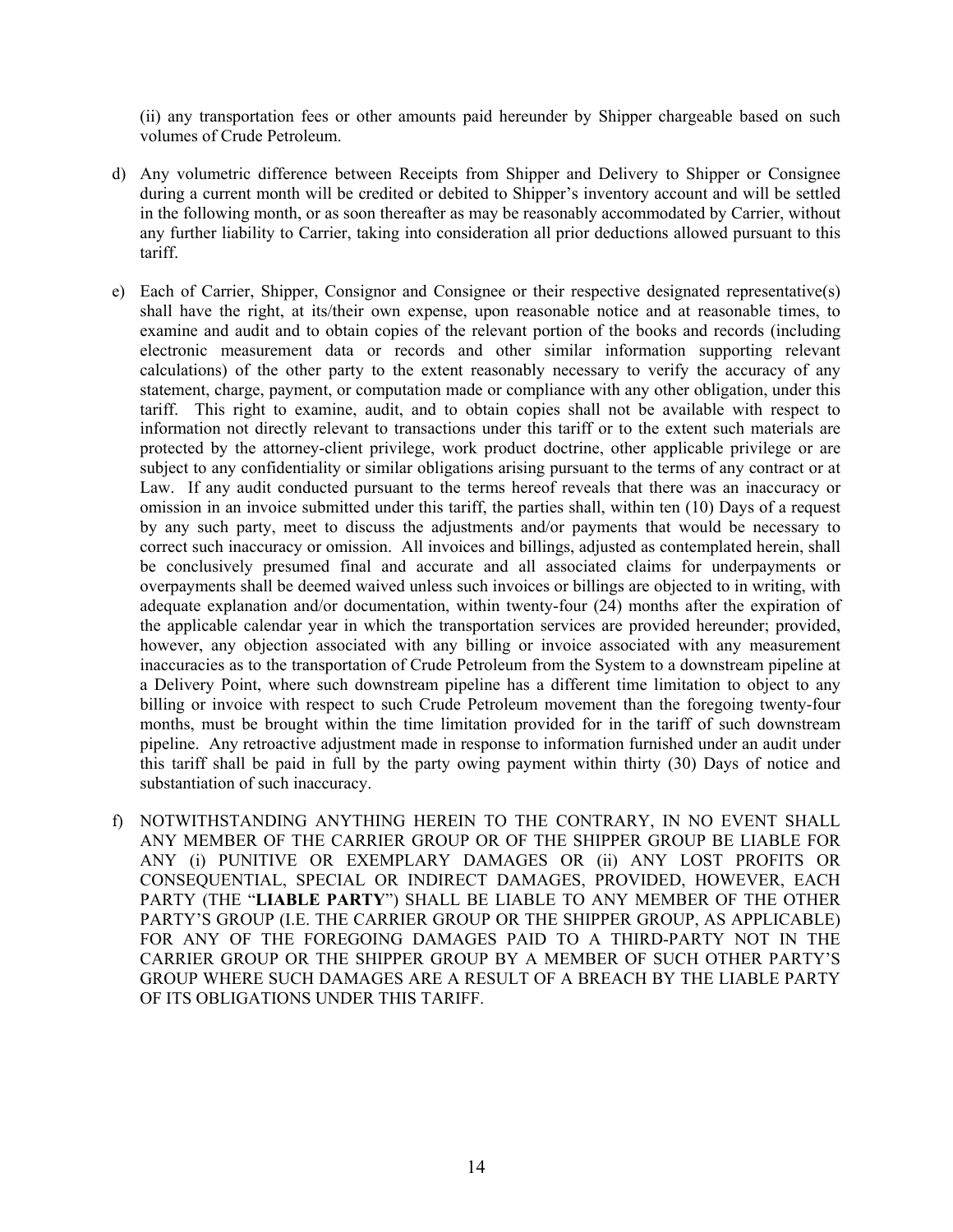# **21. CLAIMS, SUITS, AND TIME FOR FILING**

Except where property is alleged to have been lost or damaged in transit by carelessness or negligence of the Carrier or as limited by Item 20, as a condition precedent to recovery, claims must be filed in writing with the Carrier within twenty-four (24) months after the expiration of the applicable calendar year in which such claim was incurred or accrued and suits arising out of such claims shall be instituted against the Carrier only within such period. Where claims are not filed or suits are not instituted thereon in accordance with the foregoing provisions, Carrier will not be liable and such claims will not be paid.

# **22. PIPEAGE OR OTHER CONTRACTS**

Except as set forth in writing, separate pipeage and other contracts may be required of a Shipper, in accordance with the applicable tariff and these rules and regulations, before any duty of transportation by the Carrier shall arise.

# **23. [W] SYSTEM STORAGE IN TRANSIT**

- **[N]** a) Subject to the provisions in the remainder of this Item 23, Shipper may by Nomination move into Carrier's system storage any of Shipper's Crude Petroleum that is then in Carrier's System. Shipper shall, at such time, designate a Delivery Point(s) for such Crude Petroleum upon withdrawal from system storage. Shipper may, however, alter its Delivery Point(s) designation(s) at the time it actually Nominates such Crude Petroleum for delivery out of system storage.
- b) Carrier reserves the right to physically store at any point on its System Shipper's Crude Petroleum that it has agreed to store and may at its sole discretion relocate the stored barrels at any time. Shipper will be charged the applicable transportation rate from the Receipt Point to the ultimately designated Delivery Point regardless of where the barrels have been stored or for how long. Where the rate for delivery to the ultimately designated Delivery Point varies from the rate for the Delivery Point identified under Item 15, an appropriate adjustment will be made in the next following invoice. Product gains and losses will be accounted for, pursuant to Item 13, as if the barrels had not been in system storage.
- c) A Shipper desiring to use Carrier's system storage shall be required to negotiate a binding agreement with Carrier for that purpose, which agreement details the terms and conditions for such system storage, including, but not limited to, the volume, duration and price.

**[C]** The Carrier has working tanks required in the process of transporting Crude Petroleum but no other available tankage and therefore Carrier does not have facilities for rendering, nor does it offer, a storage service. Provisions for storage in transit in facilities furnished by Shipper at points on Carrier's System will be permitted to the extent authorized under individual tariffs lawfully on file with the FERC, and per an executed agreement detailing the terms and conditions for such storage.

# **24. INTRASYSTEM TRANSFERS**

An intrasystem transfer of title to Crude Petroleum will be allowed on Carrier's System for a fee of **[U]** \$0.005 per Barrel charged to the Transferor; provided, however, that no transfer fee shall be assessed to the Transferor if the Transferor pays the transportation and other charges due hereunder to the specified transport point. The Transferee accepting volumes on an intrasystem transfer shall be responsible for payment of transportation charges from the transfer point to destination. Carrier shall not be obligated to recognize any intrasystem transfer and shall incur no liability with respect thereto or for any losses or damages accruing to any party involved in an intrasystem transfer. An intrasystem transfer oral request, if recognized, shall be confirmed in writing by both the Transferor and the Transferee within seventy-two (72) hours after the oral request. Such request shall indicate the party to which the transfer is to be made,